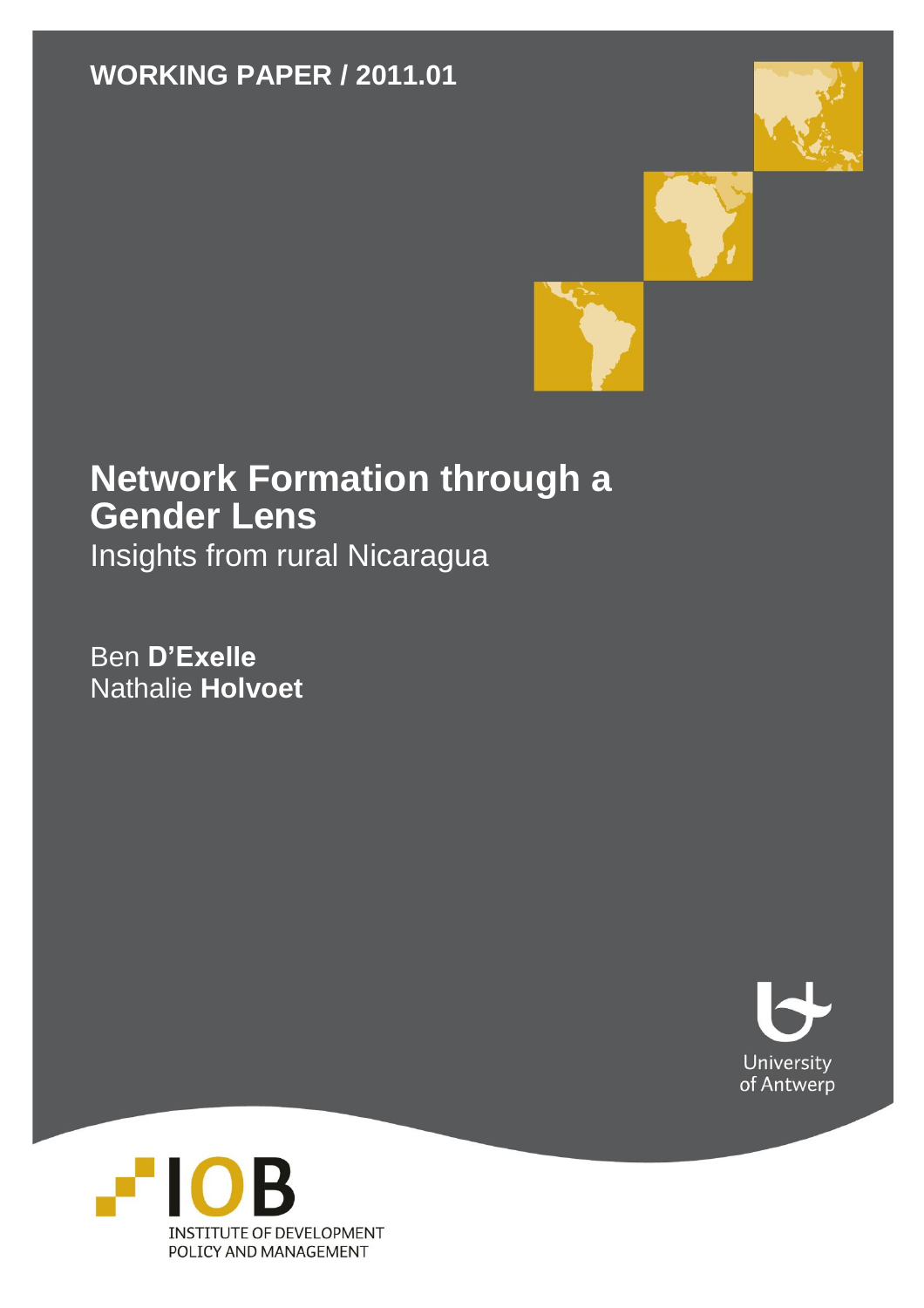Working Papers are published under the responsibility of the IOB Thematic Groups, without external review process. This paper has been vetted by Nadia Molenaers, convenor of the Thematic Group Aid Policies.

Comments on this Working Paper are invited. Please contact the author at nathalie.holvoet@ua.ac.be.

Institute of Development Policy and Management University of Antwerp

Postal address: Visiting address: Prinsstraat 13 Lange Sint Annastraat 7 B-2000 Antwerpen B-2000 Antwerpen Belgium Belgium

tel: +32 (0)3 265 57 70 fax +32 (0)3 265 57 71 e-mail: dev@ua.ac.be www.ua.ac.be/iob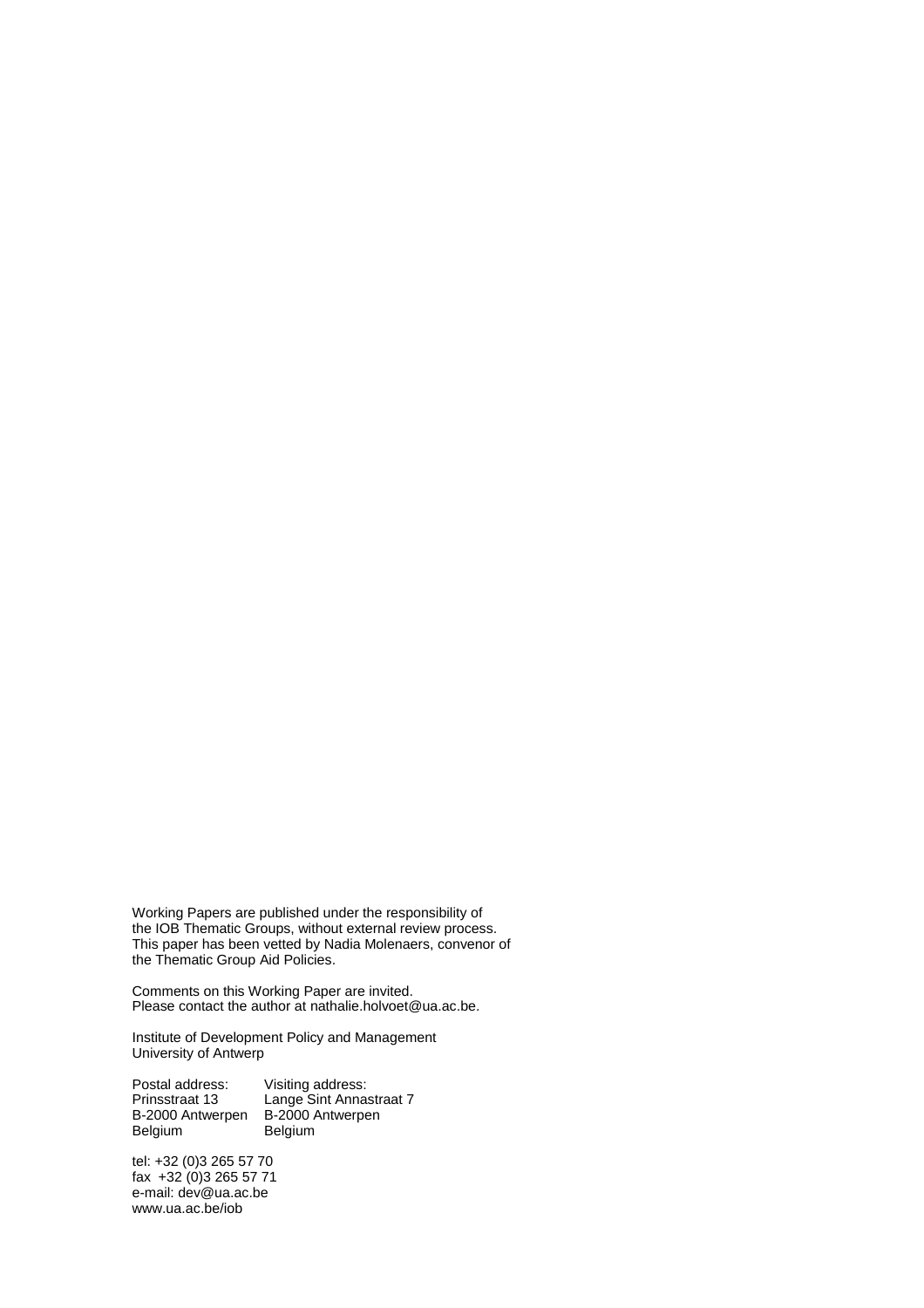### **WORKING PAPER / 2011.01**

### **Network Formation through a Gender Lens**

Insights from rural Nicaragua

Ben **D'Exelle\*** Nathalie **Holvoet\*\***

**March 2011**

\* Ben D"Exelle is lecturer at the School of International Development, University of East Anglia (UEA).

\*\* Nathalie Holvoet is lecturer at the IOB, University of Antwerp (UA).



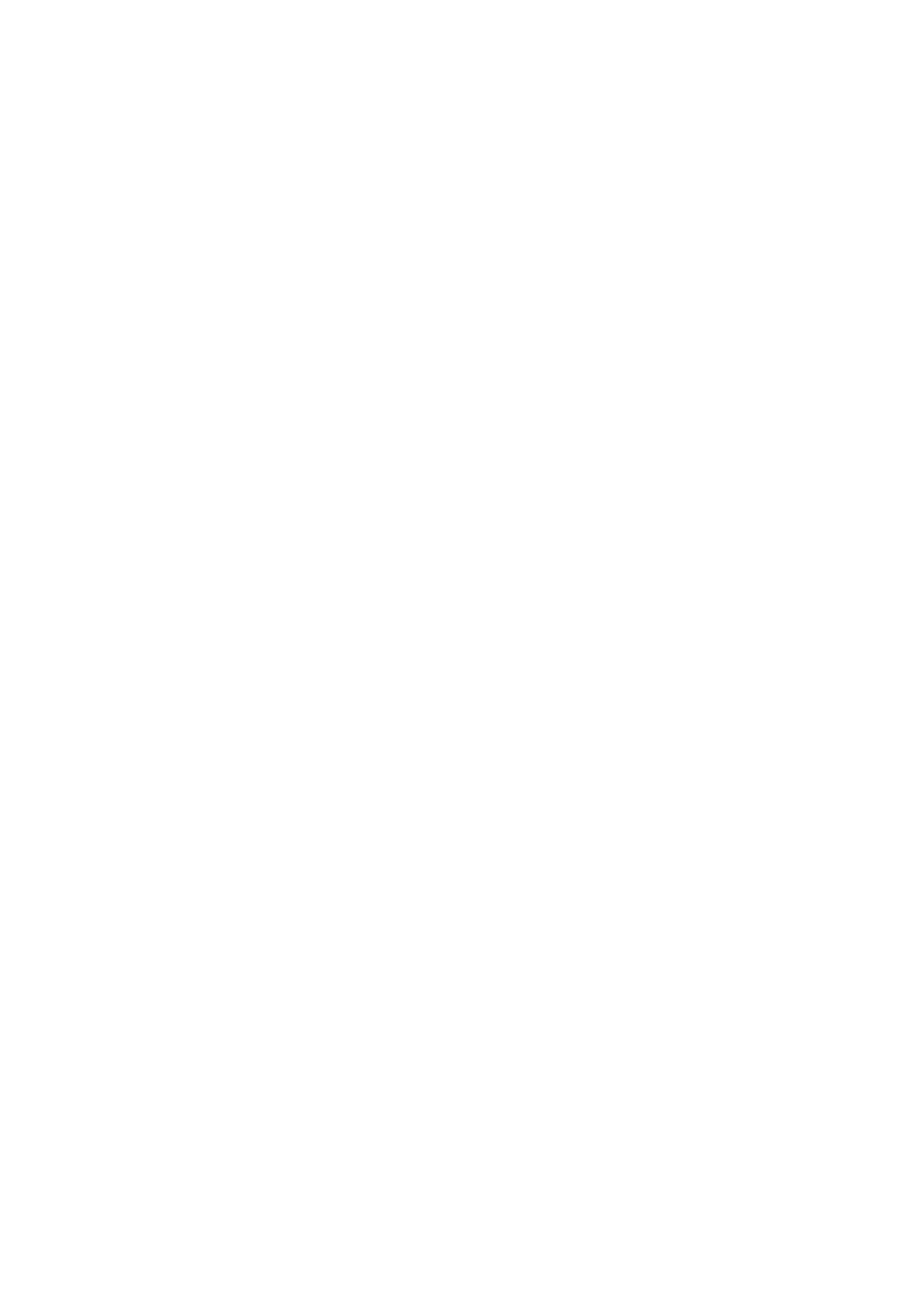### TABLE OF CONTENTS

|      | <b>ABSTRACT</b>                                  | 6              |
|------|--------------------------------------------------|----------------|
| 1.   | <b>INTRODUCTION</b>                              | $\overline{7}$ |
| 2.   | <b>GENDER AND SOCIAL NETWORKS</b>                | 8              |
| 3.   | <b>EMPIRICAL RESULTS</b>                         | 11             |
| 3.1  | Methodology                                      | 11             |
| 3.2. | Sex segregation in networks                      | 12             |
| 3.3. | The likelihood of a dyadic tie                   | 14             |
| 3.4. | Estimation results: sex-specific relations       | 16             |
| 3.5. | Estimation results: mixed-sex relations          | 18             |
| 4.   | <b>CONCLUSION</b>                                | 20             |
|      | <b>REFERENCES</b>                                | 21             |
|      | ANNEX I: NETWORK DYADS (LOGIT) - GENDER-SPECIFIC | 23             |
|      | ANNEX II: NETWORK DYADS (LOGIT) - MIXED GENDER   | 24             |
|      | ANNEX III: SOCIAL NETWORKS PER NETWORK TYPE      | 25             |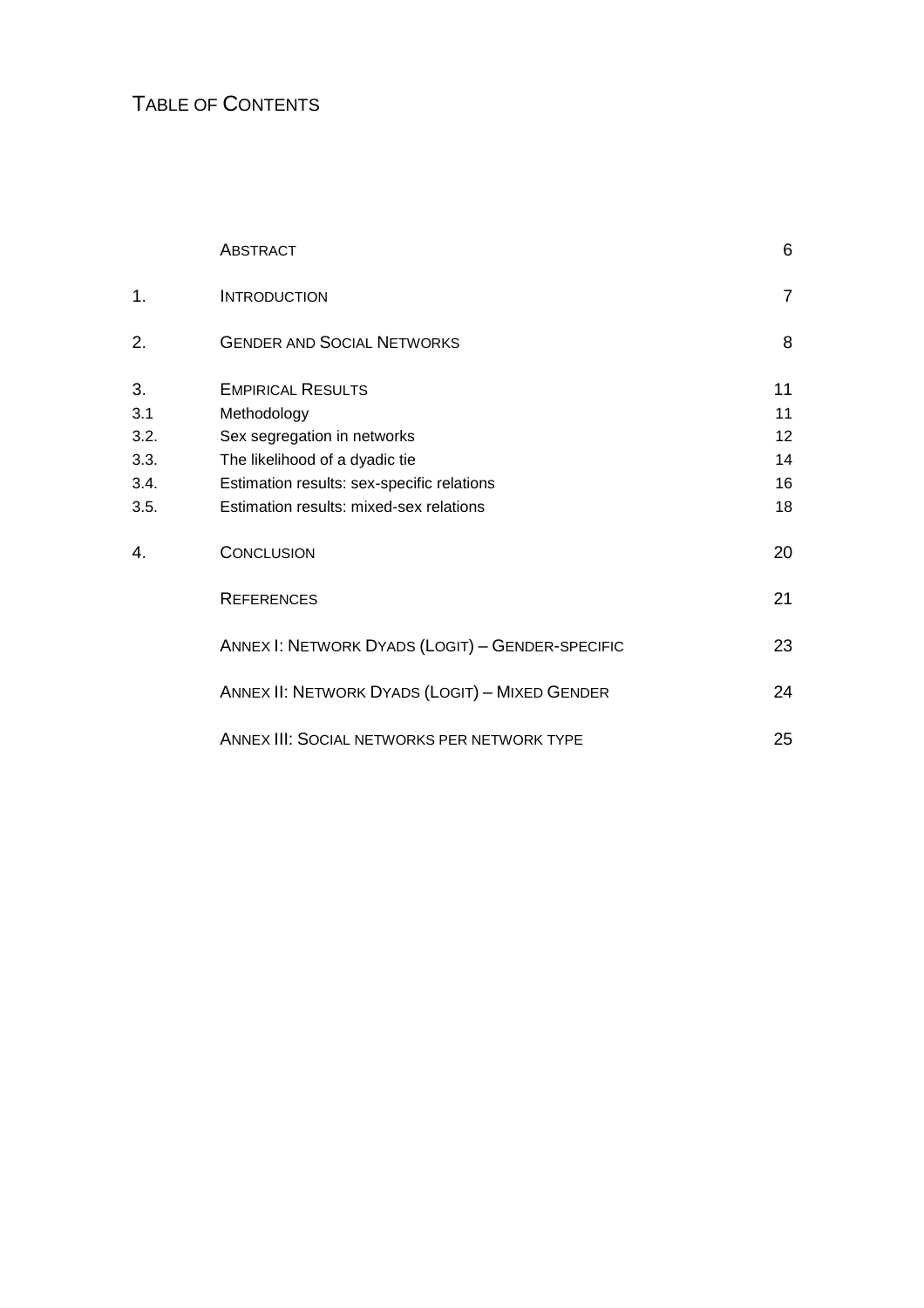

### <span id="page-5-0"></span>**ABSTRACT**

This paper examines the relation between gender and network formation in rural Nicaragua. Applying dyadic regression techniques and controlling for individual socio-economic characteristics, we obtain insights into the determinants of the size and density as well as the socio-economic heterogeneity of individual networks. Assuming these network characteristics correlate with one"s agency and benefits from network participation, we look for differences between men"s and women"s networks and its relation with gender. In general, the gendered private/public dichotomy and labor division is replicated in men"s and women"s networks. Furthermore, consistent with the restricted mobility of poor rural women, we observe that geographic distance limits the networks of women but not men. Next, female education and mobility, and newly-residing men, have a positive influence on the integration between men and women. Finally, clique formation is stronger around women than men.

#### **Keywords: Social network analysis, dyadic regression, gender sorting, social integration.**

#### **Acknowledgements**

We wish to thank Guy Delmelle, Ligia Gómez, Miguel Alemán, Francisco Pérez, Selmira Flores and Alfredo Ruíz for interesting methodological discussions; and Tania Paz Mena, Leonardo Matute, Francisco Paiz Salgado, Edna García Flores, Fátima Guevara, Silvia Martinez Arróliga and Will Tellez for research support in the field. We are also grateful to local community leader Francisco Varela who supported our field work. Lastly, we wish to acknowledge the financial support of VLIR-UOS and IOB-UA.

This is a preprint of an article that has been published in final form in *Feminist Economics* © (2011), International Association for Feminist Economics; Feminist Economics is available online at *<http://www.feministeconomics.org/>*.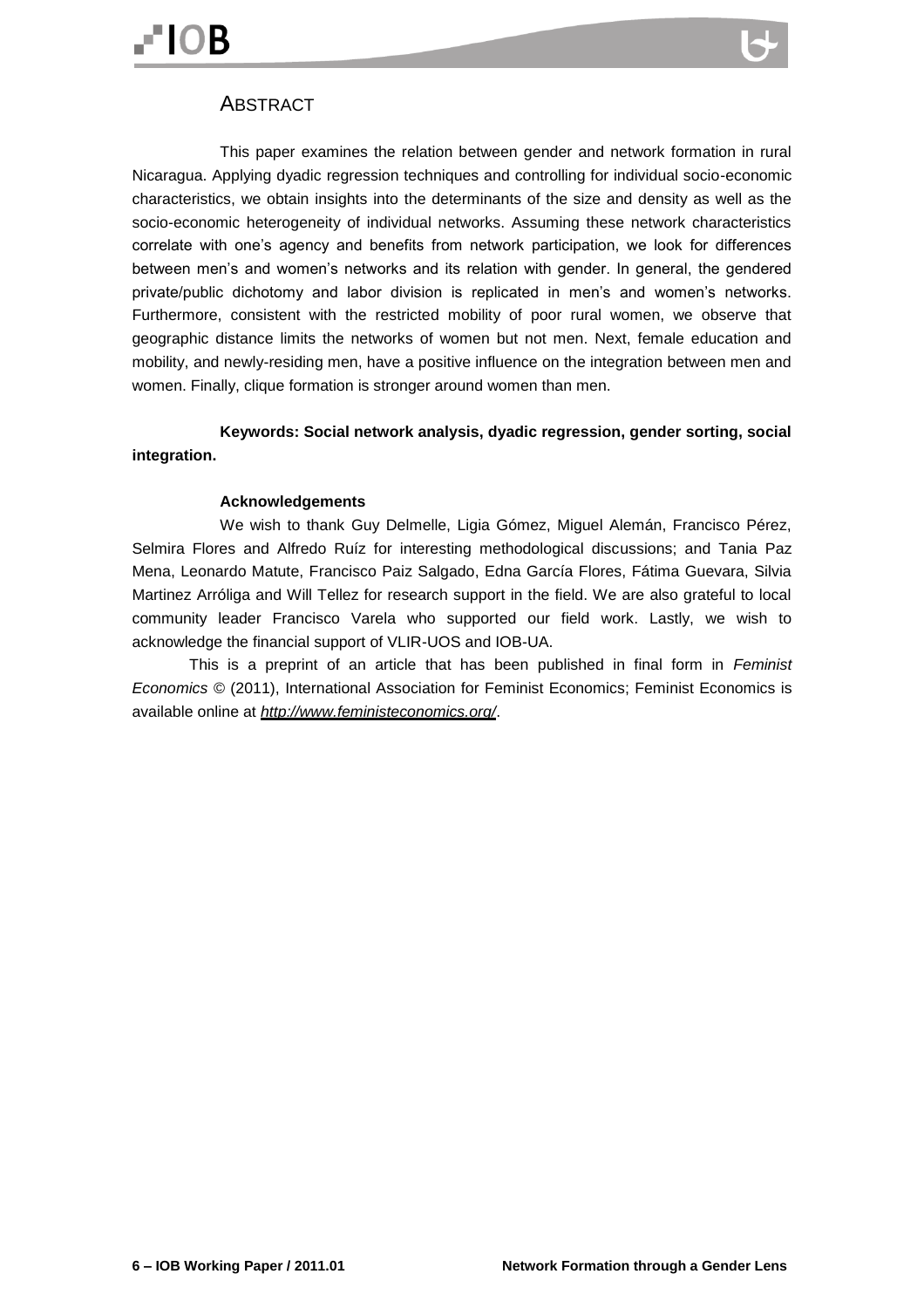<span id="page-6-0"></span>Social capital, referring to resources accessed in social networks and their instrumental utility (Nan Lin 1999), has generated a large volume of literature. It has attracted the attention of several disciplines and been applied to different topics, including gender. Men"s and women"s constraints, opportunities, interests and needs (COIN) are all shaped by deeprooted gender norms, which also influence participation in social networks and the benefits derived from them (i.e. social capital).

Most social capital literature underpins the importance of social networks as the basis for the formation of social capital (Joonmo Son and Nan Lin 2008). Social network analysis (SNA), which measures and analyzes the structure of social networks that link individuals in society, has proven to be very effective in revealing the mechanisms through which network structures and individual positions create benefits for the agents involved. While the relation between social networks and gender has been increasingly analyzed all over the world, the use of social network analysis has been mainly limited to studies in industrialized societies (Fischer 1982; Fischer Claude and Stacey Oliker 1983; Gwen Moore 1990; Pamela Popielarz 1999; Miller McPherson, Lynn Smith-Lovin and James Cook 2001; Claude Carolyn Liebler and Gary Sandefur 2002; Rachel Silvey and Rebecca Elmhirst 2003; Linda Crowell 2004; Kaivan Munshi and Jacques Myaux 2006; John Musalia 2006; Susan Bastani 2007). Within the growing literature that looks at the relation between gender, social networks and poverty in developing countries (Bina Agarwal 2000; Linda Mayoux 2001; Katharine N. Rankin 2002; Maxine Molyneux 2002; Cagla Okten and Osili Una 2004; Purkayastha, Bandana and Mangala Subramaniam 2004; Edna Arganosa-Matienzo 2005; Frances Cleaver 2005) most analysis is based on ethnographic evidence and so far little use has been made of social network analysis.

Moreover, most social network analysis has been limited to describe network structures. In this contribution, we illustrate how this method can be enriched by the use of dyadic regression techniques on network data. Regression analysis enables us to identify the importance of different individual socio-economic characteristics for the formation of dyadic relations. This provides us detailed insights into the determinants of the size and density as well as the socio-economic heterogeneity of individual networks. Assuming these network characteristics correlate with one"s agency and benefits from network participation, studying differences between men"s and women"s networks may provide important gender insights.

The research documented in this article demonstrates the potential of such an approach for gender research in developing countries. Analyzing social networks in a rural Nicaraguan village, we distinguish between sex-specific relations (i.e. solely among men and solely among women) and mixed-sex relations. We also 'unpack' networks of different contents. This is necessary, as in most of the cases people are not only connected through one type of social relation, but are connected through overlapping networks of different contents. This is even more the case in poor rural societies in developing countries where social networks are mostly local and intensively used. Consequently, when studying social networks through a gender lens, we expect it to matter what network we look at.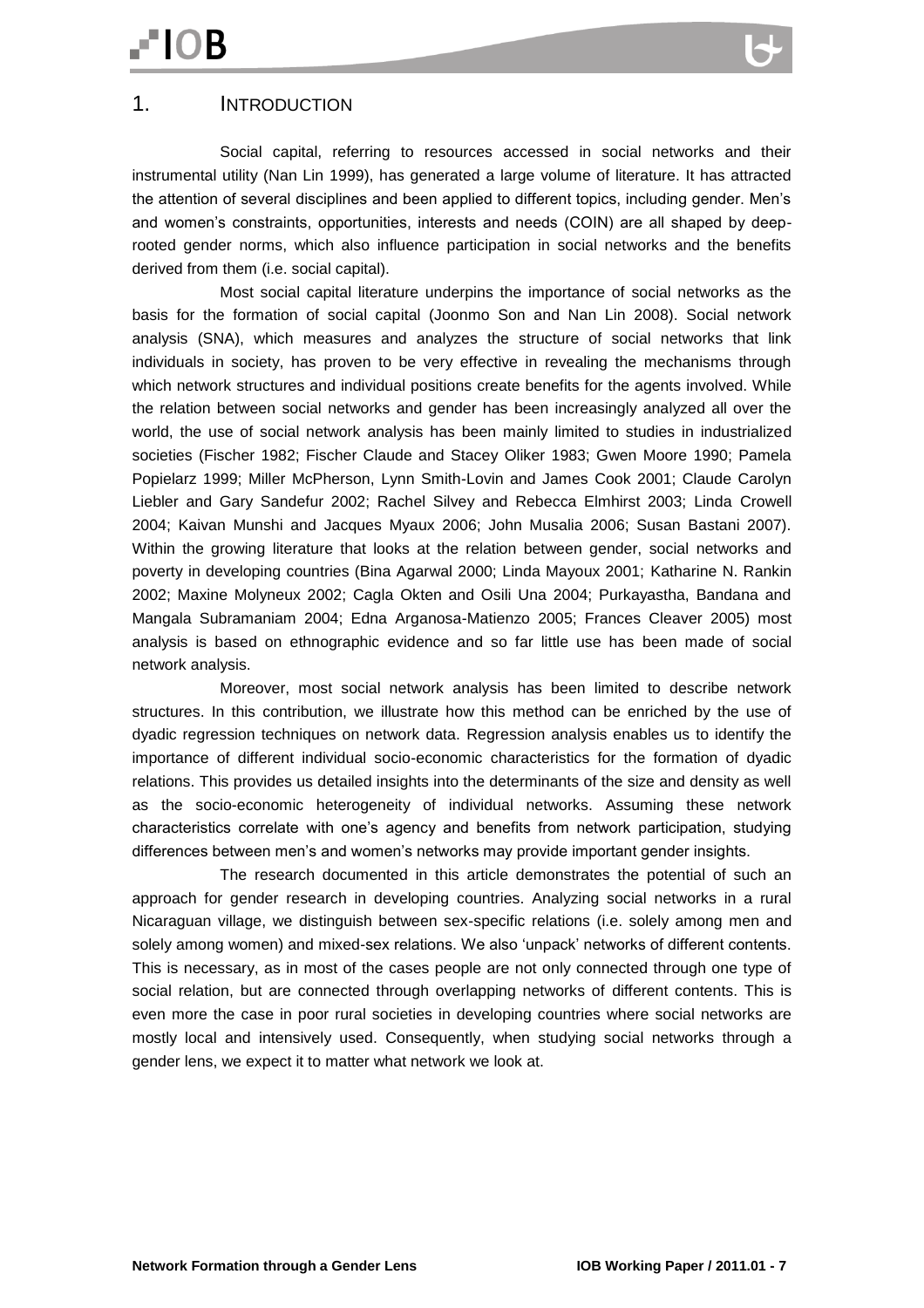### <span id="page-7-0"></span>2. GENDER AND SOCIAL NETWORKS

Social network analysis (SNA) looks at social relationships in terms of nodes and ties. Nodes are the individual actors within a network, and ties are the relationships between the actors. These relations together constitute a network. SNA has been very effective in revealing mechanisms through which network structures and individual positions therein create benefits for the agents involved and thus social capital.

For instance, according to James Coleman (1990), dense networks – where people are connected to many others – are beneficial as they reduce the cost of information access. Moreover, they facilitate sanctions and make reputation effective, which in turn stimulates trust, cooperative behavior and norm compliance. Ronald Burt (1992), however, focuses on the weaknesses in network structures. Groups of agents are often disconnected resulting in structural holes. Agents who manage to bridge these structural holes have a comparative advantage. They have access to higher volumes of information, they are often opinion leaders and they have preferential access to new opportunities.

To better understand variations in the constraints individual agents face, it is more useful to analyze how people are embedded in "local" social structures. This is the goal of egonetwork analysis. An ego-network is defined as the group of nodes one (i.e. "ego") is directly connected to. These nodes are also referred to as "alters". There are at least three dimensions for the analysis of ego-networks that directly determine individual agency and access to resources and opportunities. It is to be expected that differences between men and women on these dimensions are closely related with gender-based differences in individual agency and the benefits derived from participation in networks.

First, the size and density of one's ego-network may be important. The size, defined as the number of relations of ego, indicates the degree to which ego is socially integrated, which may translate into economic and social opportunities. The density of one"s ego-network, defined as the proportion of ties over all potential ties within the ego-network, may stimulate cooperative behavior and norm compliance, but at the same time may constrain individual agency (Coleman 1990). Consequently, comparing the size and density of male and female ego-networks may produce important insights in gender-related agency.

Studies on social networks in industrialized countries indicate that network sizes, on average, differ little between men and women (Fischer 1982; Marsden 1987 cited in Moore 1990: 726), but that differences do exist within groups of men and women. This intra-group heterogeneity is attributed mainly to life-cycle effects which are highly gendered (Fischer and Oliker 1983). For women there is a decline at child-bearing age when the burden of reproductive activities is particularly high (Moore 1990: 727). Liebler and Sandefur (2002) similarly demonstrated that young children constrain the networks of their parents, particularly their mothers, through increased time demands. Moore (1990) also found that at later ages women"s networks again expand whereas those of men decline (when relations with co-workers diminish or end). Musalia (2006), studying the patterns of social relations between men and women in Kenya, observed, however, that having many young children actually increases women"s networks. Young children increase the economic and social burdens on women, who are forced to enlarge their networks and intensify their interactions so as to cope with the need for instrumental, informational and emotional support.

With respect to the density of social networks, it has been documented that high density networks are particularly valuable for social support and social influence and also tend to play an important role in the stability of gender differentiation (Popielarz 1999; Munshi and Myaux 2006). An important mechanism that increases network density is "clique formation" (also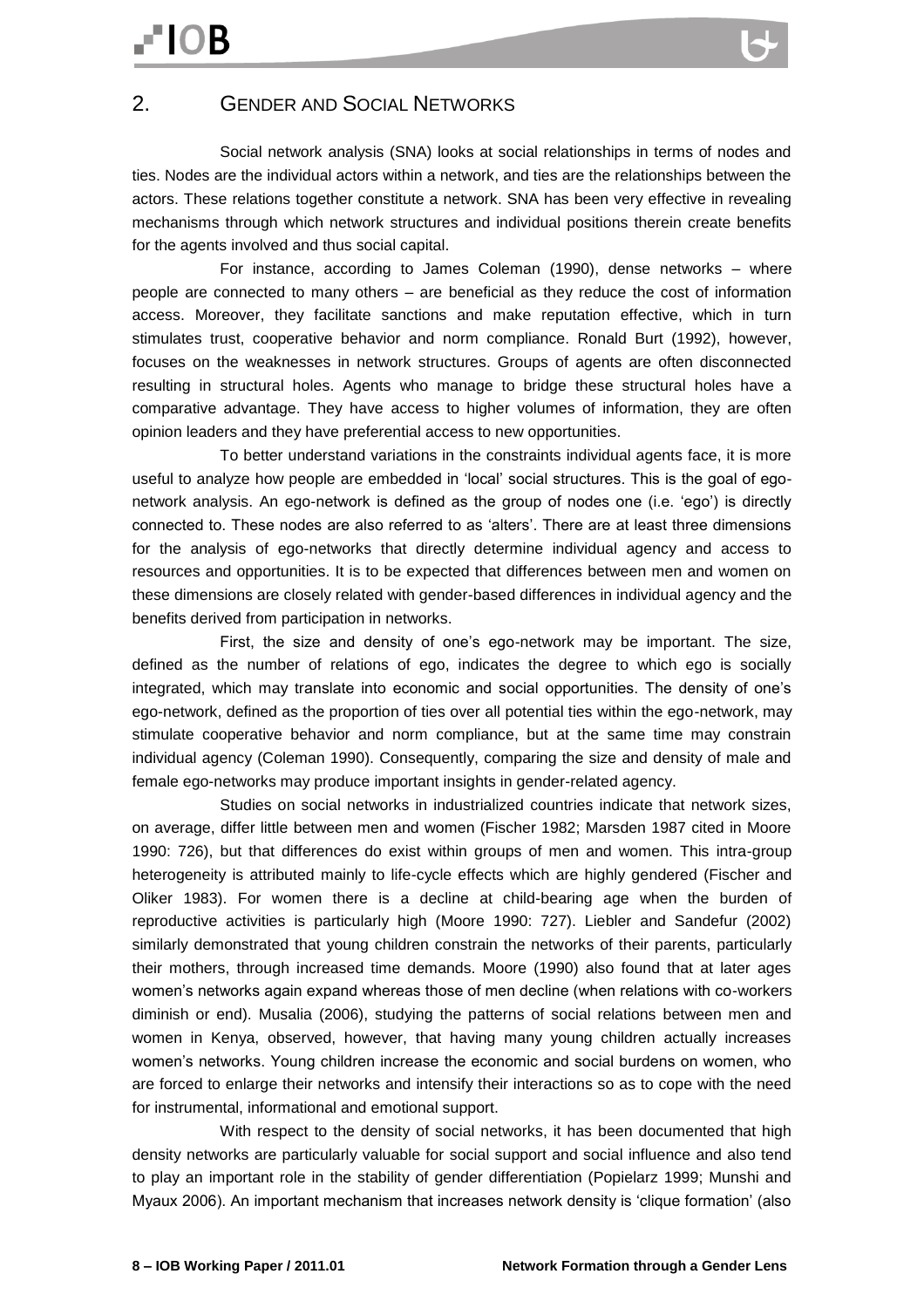# $-10B$

referred to as clustering or network closure)<sup>1</sup>. Having ties in common may increase the likelihood that two agents form a direct tie as well (for a recent literature review, see Sheen Levine and Robert Kurzban 2006). In a study on social network formation among teenagers in Dublin, Deirdre Kirke (2009) found important gender differences with respect to clique formation, with females being more inclined than men to befriending the friends of their friends. Clique formation while increasing network density may also have a serious downside in terms of limiting access to new information and/or opportunities (Burt 1992). It is obviously better to become connected with someone one is not yet indirectly connected with.

Second, when looking at ego-networks, it is important to realize that ego can have different types of ties with his or her alters. In rural communities especially, where contact with the outside is limited, relations tend to be multi-stranded (Norman Uphoff 1993). People may not only have friendship relations, they may also help each other when needed or engage in economic transactions. Others may be connected through kinship or because they go to the same church, or they may meet at the village school when collecting their children, and so forth. Research has distinguished important differences between the contents of men"s and women"s networks. Men"s networks, more often than female networks, include non-kin relations, particularly co-workers and friends, whereas women"s networks most often include relations with kin and neighbors (Fischer and Oliker 1983; Moore 1990; Silvey and Elmhirst 2003; Crowell 2004). These differences obviously match the gendered division of labor, with women still overwhelmingly responsible for activities in the reproductive sphere. It also explains why networks of women who participate in market labor become centered more on kin and neighbors with the onset of child-bearing, while those of men remain unaffected (Crosby and Lowenstein 1987 cited in Smith-Lovin and McPherson 1993; Bastani 2007).

If anything, differences are likely to be more salient in settings where the female/male inside/outside dichotomy is more prevalent, where women have a lower geographic mobility, and where they are perceived as kin-keepers. Yet, relations with kin and neighbors, mostly characterized as "strong," are not always beneficial to the women concerned, at least not for "instrumental" purposes. They have a strong potential for social and emotional support but they are less useful in providing access to information, jobs and new income opportunities (see also Jo Beall 2001). They often induce a lot of stress and strain on women, and their cost-benefit ratio to women is generally higher than it is for men as it are women who tend to invest more in the provision of emotional and social support (Pernille Due 1993 cited in Due et al. 1999). Strong kinship ties also put additional pressure on women to behave as prescribed by social norms and discourage social change (Silvey and Elmhirst 2003).

Third, besides the size and density of one"s ego-network and the contents of social ties, it is equally important to take into account the diversity within one's ego-network. Multiple alters with similar characteristics show diminishing marginal returns for ego since they fulfill a similar function (Filip Agneessens, Hans Waege and John Lievens 2006). It is important, therefore, to diversify ego networks with alters that have different characteristics. Yet, as illustrated by McPherson, Smith-Lovin, and Cook (2001), social networks are often characterized by considerable homophily (i.e. the tendency for people to associate with similar others). For the purpose of our study, it is important to review whether and what types of social relations are sex segregated, and additionally, whether differences exist between men"s and women"s networks regarding the heterogeneity in individual socio-economic characteristics.

 $1$  This is an important phenomenon inherent in several influential network ideas, such as structural holes (Burt, 1992) and the importance of weak ties (Granovetter, 1973).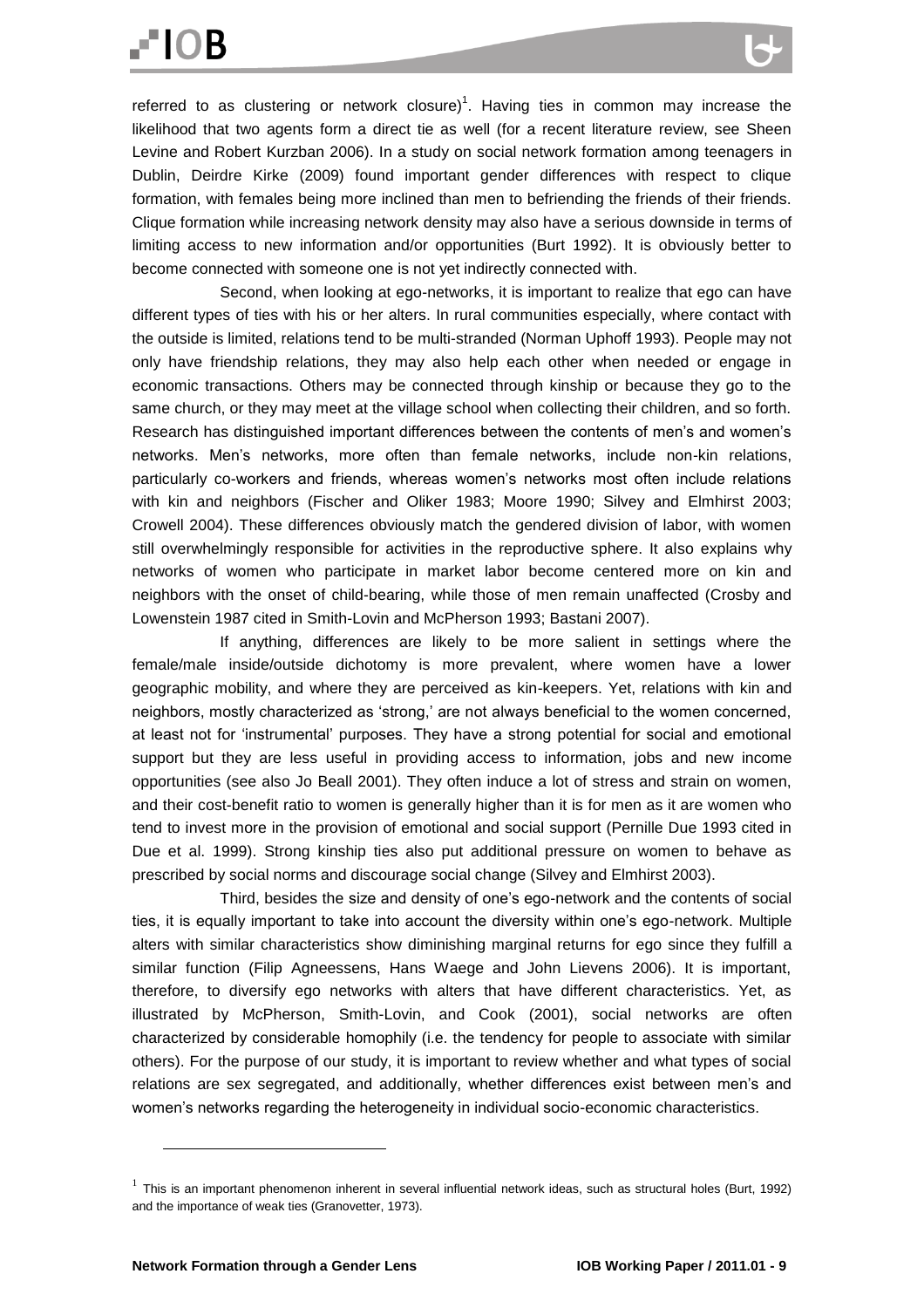# FIOB

Sex segregation in networks may be contingent upon the network examined. Kinship networks, for instance, are mostly mixed on age and sex (Bastani 2007), whereas nonkin networks (for example, friend, neighbor, co-worker, and so forth) show higher levels of sex segregation (Marsden 1987 cited in McPherson, Smith-Lovin, and Cook 2001: 423). In general, the more voluntary is the focus (for example, friends as compared to kin), the more homogenous the tie (McPherson, Smith-Lovin, and Cook 2001; Barry Wellman 2007). This holds particularly in societies where gender norms are more strictly applied. Sex segregation of women's networks is also strongly affected by childbearing. While adult women's networks are initially more sex and age heterogeneous than men"s (McPherson, Smith-Lovin, and Cook 2001), only post-childbirth ties with female kin and neighbors tend to remain (Fischer and Oliker 1983; Marsden 1990 cited in Smith-Lovin and McPherson 1993).

Besides sex segregation of networks, heterogeneity in men"s and women"s networks with respect to other socio-economic characteristics is also important. Women"s nonkin networks tend to be more homogeneous with respect to income, education, marital and work status (Popielarz 1999) than men"s non-kin networks. This lack of network diversity is often central to continued exclusion from opportunities (Silvey and Elmhirst 2003; Belliveau 2005). It is also believed that more heterogeneous networks have a higher "integrative" potential and capacity to change existing gender relations (Popielarz 1999). In line with these findings, Crowell (2004) proposes a model to help women expand their opportunities by linking to networks that are more heterogeneous.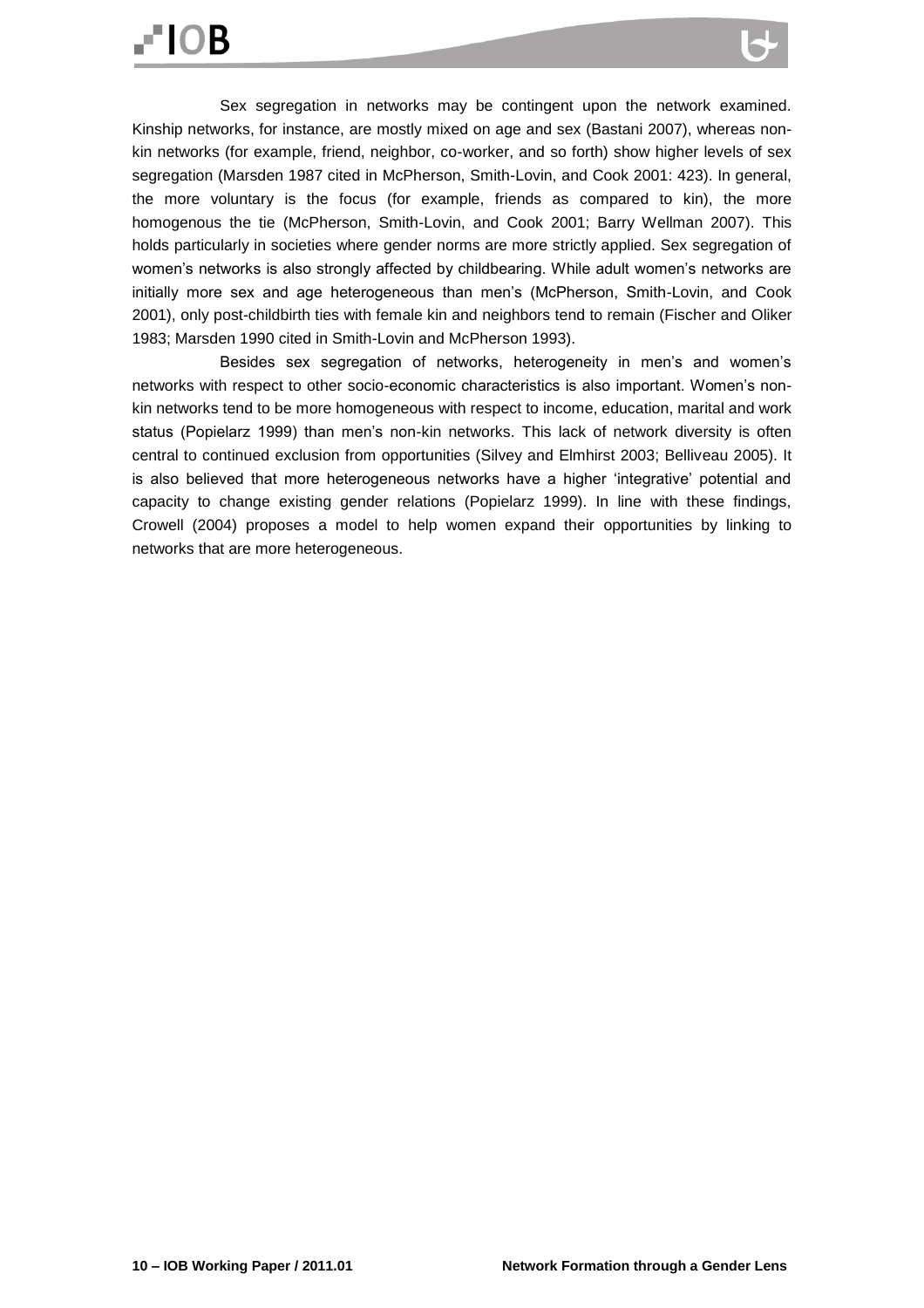<span id="page-10-0"></span>The empirical analysis in this work will add to the above described literature. By applying a network analysis in a poor village in rural Nicaragua it will produce insights on each of the three above described dimensions of ego-networks.

Before presenting our empirical analyses, however, some background information on gender in the country of study is required. Nicaragua is characterized by a high level of gender equality in education, contrasted with considerable inequalities in other dimensions. While education enrolment and attainment are among the lowest in the region, girls do better than boys, particularly among the poorest quintile (World Bank 2008). Strikingly high female/male gross enrolment and adult literacy ratios (1.017 and 1.019 respectively, see UNDP 2008) do not, however, translate into equal economic and political opportunities. The ratio of estimated female to male earned income is particularly low (0.32) and women hold only about 18.5% of parliamentary seats (UNDP 2008). The deeply-embedded machismo culture reinforces the gendered division of labor. Women are strongly associated with "unpaid" care and/or labor, in particular "mothering", and men with paid market labor (Dennis Rodgers 2007). Considerable fertility rates (an average of 3.0 births per woman over the period 2000-2005, UNDP 2008) combined with low access to services that accommodate practical gender needs (for example, child care facilities, water and sanitation, electrification, and so forth) render the burden of domestic work for women extraordinary in many households. Moreover, in order to cope with daily needs, women are often engaged in productive activities as well. These are mainly concentrated in areas that allow an easy match with "domestic" responsibilities, such as a small shop and/or the cultivation of small crops or animals on their patio. Because of this close interlinkage, these income generating activities are often not considered "work", even not by women themselves (Sarah Bradshaw 2002: 27). That households do not necessarily function as "harmonious" husband-wife units is obvious from the high incidence of domestic violence (Bradshaw 2002; World Bank 2008) and the high prevalence of female-headed households (30% according to Douglas Massey, Mary Fischer and Chiara Capoferro 2006).

#### <span id="page-10-1"></span>3.1 Methodology

 $\overline{a}$ 

For our empirical analyses, we make use of a social network survey in a rural village in the northern part of the Pacific region of Nicaragua, close to the border with Honduras. To gather data on individual networks, we used small cards, each card representing a household in the village. On each card we put the names of the household nodes<sup>2</sup>. For each card, we asked whether the interviewed person knew the household and whether he/she had a social relation of any kind with one of the household nodes. If a social relation was identified, we asked for details on its type. This enabled us to capture individual networks on multiple contents.

In particular, we elicited network data for the following types of relations. Friendship relations are relations where a person calls another one a friend. With a support relation, we refer to a relation where material support is given in at least one of both directions. Relations through social public activities are related to religion, political parties, the village school, sports, cooperatives, development projects or the village committee. Economic relations are relations

 $2$  With a 'household node,' we refer to either a household head or his/her spouse. This term does not make any judgment about who takes the lead in household decision-making.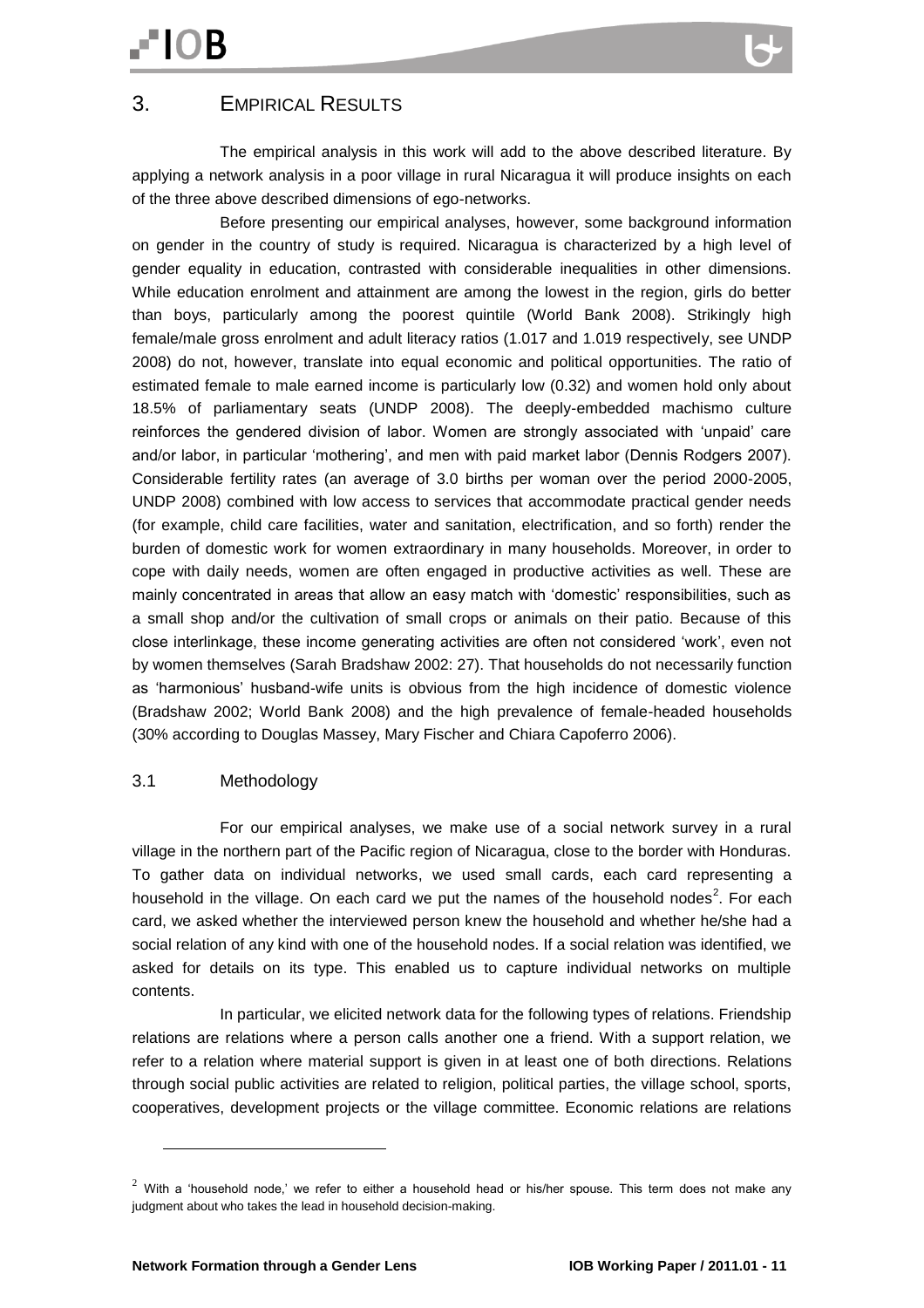# - IOB

We gathered individual data for 100 of the 123 household nodes (81.3%), of which 62 were women and 61 men<sup>3</sup>. As in most rural villages, almost everybody knows one another (in 93.5% of all possible ties ego knows alter). To process the information on social relations we proceeded in the following way. Several of the reported relations are not symmetric, in the sense that a relation person A claims to have with person B is not confirmed by person B. In social network analysis, it is then common practice to symmetrize the social ties. To do so, for each possible relation we assumed a relation to exist if at least one node mentioned the relation. In this way, we obtained the so-called OR-networks which we will use in the analyses<sup>4</sup>. We will start our analysis by looking at the entire community network, differentiated by network contents and the sex of the nodes involved. This allows us to get an idea of the structure of the social networks in the community. Thereafter, we will move from the community networks to the ego-networks of individual community members. We will study the influence of gender on network size and segregation by comparing the size of ego-networks among men, women and mixed-sex relations. To further obtain insights into the size, density and heterogeneity of individual social networks, we will then move further to the dyad level. We will elaborate a series of dyadic regression models that explain the likelihood of a tie between two nodes and control for different individual socio-economic characteristics. This likelihood gives us a good proxy for an individual"s network size. Studying differences in the characteristics of individual nodes we also obtain insights into the heterogeneity of the networks under study. Further, studying more advanced network measures, such as the number of common ties, we are able to study clique formation and resulting density.

#### <span id="page-11-0"></span>3.2. Sex segregation in networks

To obtain an overview of the studied social networks, we plot all 123 nodes in the community and the ties they have among each other. In this way, we obtain the community network. To get insights into the influence of gender on network formation, the network is differentiated by the sex of the nodes. In particular, networks only of men, only of women and those of mixed sex are plotted separately. Networks are also differentiated by their contents.

 $3$  For the network survey we sampled the entire village, which allowed us to capture complete networks. This also enabled us to map the entire village network, and more importantly, to calculate advanced network measures such as the number of paths between two nodes (which we will later use in the regression analyses). The village is part of a wider cluster of similar villages and the reported results can thus be considered representative for the wider region.

 $<sup>4</sup>$  The alternative would have been to use so-called AND-networks where ties are taken to be valid only if both nodes</sup> mention the relation. There are several arguments however in favor of the use of OR-networks, both related to the risk of excluding existing ties when using AND-networks. First, those who have many ties are more likely to forget to mention a tie than those who have only a few ties. Second, people place a different emphasis on relations of different contents, which may lead to people excluding relations of certain contents. Third, there may be asymmetry in reporting the direction of benefits provided (e.g. between receiving support and giving support).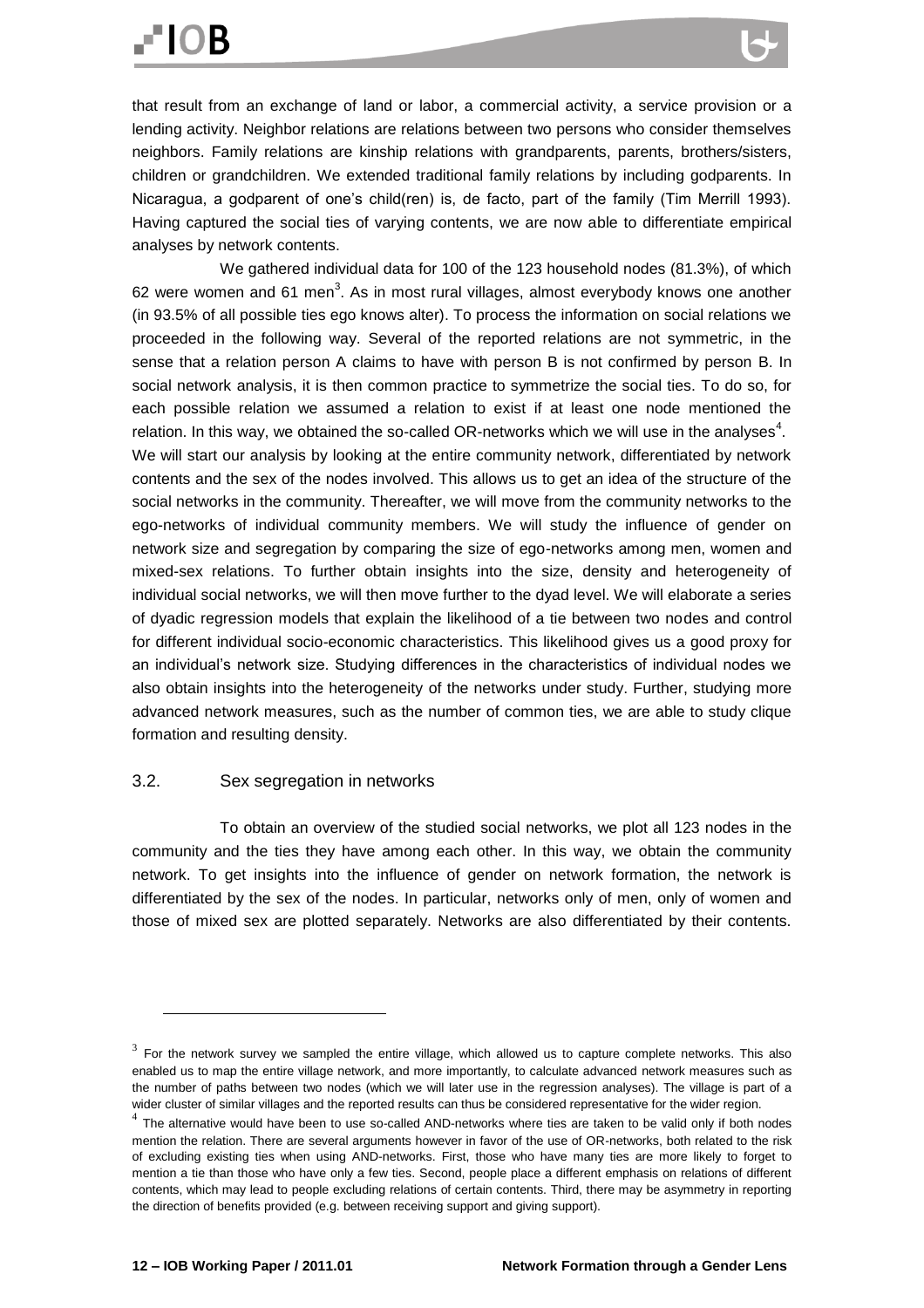Important observations are as follows. First, friendship networks have a very high density (i.e. more than 12%). The network density of male friendship ties (i.e. 29.34%) is much higher than those among women or nodes of mixed sex. Second, all other networks have a much lower density of between 2% and 7%. We observe that networks partly overlap, but at the same time considerable variation exists across different networks. Third, we observe considerable variation as to the size of the ego-networks within each community network.

Given the substantial variation in the size of the ego-networks, it is relevant to compare them between men and women as it may provide insight into the influence of gender on network size and segregation. The size of one"s ego-network is calculated as the percentage of all possible ties that are present<sup>6</sup>. We do so for each network type and then compare networks among men, women and networks with mixed-sex relations. To test whether average ego-network sizes are different between these categories we use a t-test. Table 1 shows the results.

|                        |              | Ego            |                          | a-b      | a-c      | b-c      |  |
|------------------------|--------------|----------------|--------------------------|----------|----------|----------|--|
|                        | (a) Men only | (b) Women only | (c) Mixed                | P value  | P value  | P value  |  |
| General                | 47.43%       | 31.04%         | 30.14%                   | $.000**$ | $.000**$ | .645     |  |
| Friendship             | 29.34%       | 12.37%         | 12.37%                   | $.000**$ | $.000**$ | .999     |  |
| Support                | 3.28%        | 2.54%          | 2.01%                    | .270     | $.000**$ | .219     |  |
| Social/public activity | 5.08%        | 4.23%          | 0.05%                    | .463     | $.000**$ | $.000**$ |  |
| Economic               | 4.37%        | 5.08%          | 2.83%                    | .602     | $.000**$ | $.002**$ |  |
| <b>Neighbors</b>       | 6.67%        | 4.18%          | 5.02%                    | $.004**$ | $.001**$ | .268     |  |
| Extended family        | 3.01%        | 2.38%          | 2.35%                    | .191     | .051     | .924     |  |
|                        | $N = 61$     | $N = 62$       | $N = 61/62$ <sup>a</sup> |          |          |          |  |

#### *Table 1: Comparison of average ego-network sizes*

Notes: Comparisons a-b: independent samples t-test (two-sided p-values); comparisons a-c; b-d: paired samples t-test (two-sided pvalues); significance levels: \* = 5%; \*\* = 1%. Network sizes are equal to the number of direct ties relative to the possible number of ties. a Average sizes are equal between men and women.

We observe, comparing columns a and b of Table 1, that men on average have significantly larger ego-networks than women for friendship relations and neighbor relations. The latter is somewhat puzzling as most households consist of both a female and a male node. Yet, it is realistic to assume that in many instances people also consider those two or more houses distant as their neighbors as they belong to their close neighborhood. Differences between men and women suggest that, on average, women use a lower periphery when defining their neighbors. This is consistent with the generally lower mobility of women in rural Nicaragua. Another observation relates to the lack of significant differences for the networks formed through social/public activities and economic exchanges. This is important as these

 $<sup>5</sup>$  Total possible undirected ties among women: 1891 = (62 x 61)/2; possible undirected ties among men: 1830 = (61 x</sup> 60)/2; possible undirected mixed ties: 3724. The latter is the result of subtracting 1891, 1830 and 58 (the number of possible undirected intra-household ties) from 7503 = (123 x 122)/2 (i.e. the total number of undirected ties between all nodes).

 $^6$  As we have 61 men and 62 women, the maximum number of ties for a male node with other men is 60, for a female node with other women 61, for a male node with women 62 and for a female node with men 61.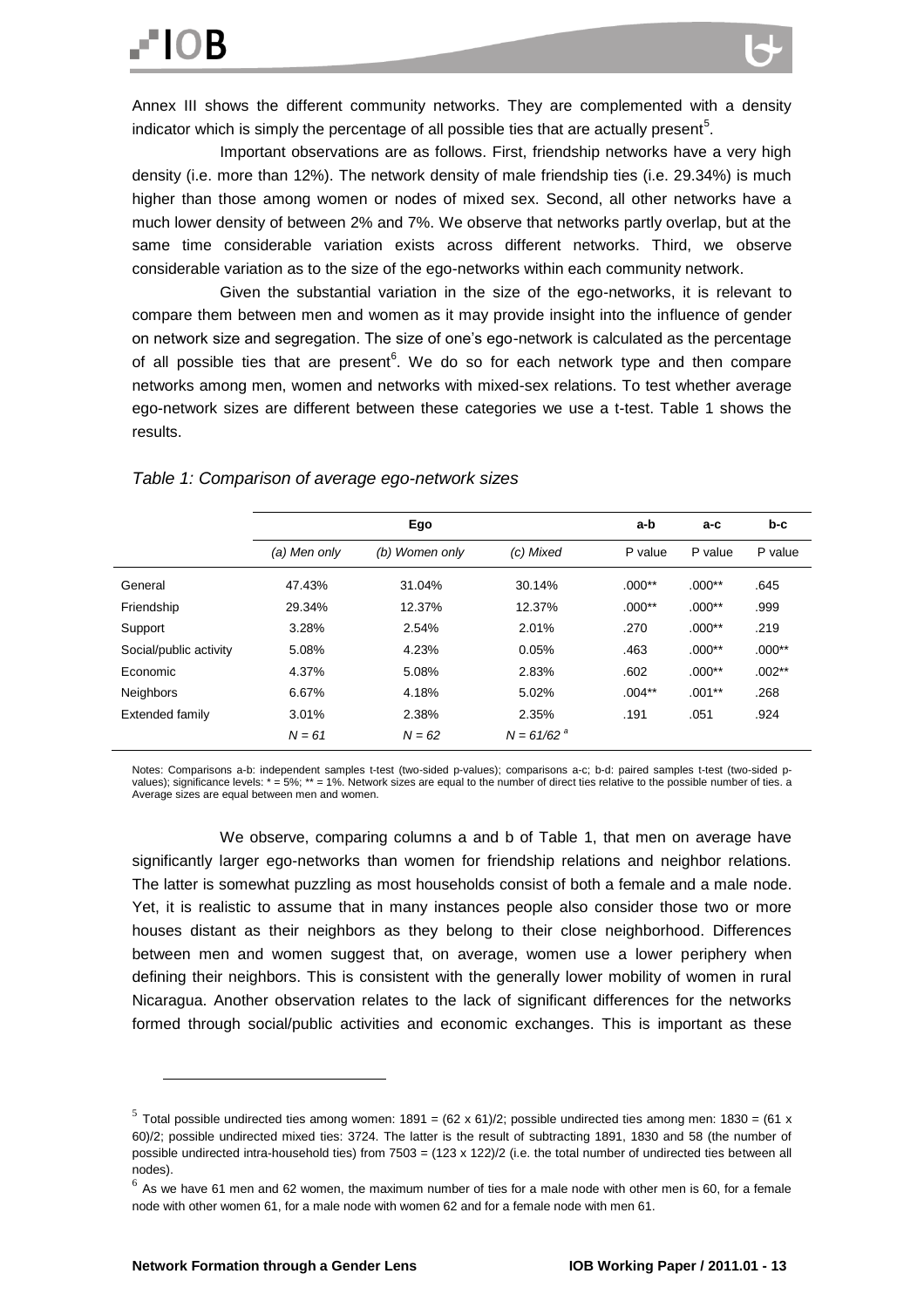networks are generally instrumental in providing access to information, jobs and income opportunities.

Making the comparison with column c, we also observe that the average size of men"s ego-networks of relations with men is significantly larger than theirs with women. Whereas this difference applies to relations of all different contents, for women such a significant difference is only observed for economic relations and relations through social/public activities. The fact that segregation is only observed in these two areas matches the gendered division of labor and the different types of social/public activities men and women engage in.

#### <span id="page-13-0"></span>3.3. The likelihood of a dyadic tie

In this section, we estimate a series of regression models that explain the likelihood of an undirected tie between two persons. Controlling for the characteristics of two persons, we are able to study what characteristics increase the likelihood of a tie between them, and importantly, to what extent (dis)similarity matters. Moreover, by controlling for more advanced network measures, such as the number of common ties, we are able to study clique formation and resulting network densities. For the estimation of the models, we consider all potential ties between the 123 household nodes. We exclude intra-household ties because the motivation for having an intra-household tie is different than for establishing extra-household relations. Estimating different models for sex-specific and mixed-sex relations, we are able to study differences in network formation between men, women and across sexes. The individual characteristics that influence the likelihood that two persons have a tie can be broadly organized in the three following classes: time availability, human and physical capital and mobility.

First, tie formation requires time. People not only need to spend considerable time to form social ties. Opportunities for tie formation are not always available, and often time simply passes by without opportunities. That is why we expect older people and/or people with more years living in the community have a higher likelihood of having a tie with another particular village member. The number of children one has (i.e. defined as household members under 8 years) may also influence time availability, especially for women.

Second, the likelihood of forming social ties may depend on one's human and physical capital base. For people with higher education for instance, it may be easier to form social ties than lesser-educated people. The influence of wealth, however, may be mixed. People with more wealth have more resources to transfer through social interaction, but are less in need of resources from social exchanges. Good proxies for wealth in the region are land and cattle. Land property is important for its returns in agriculture and as a store of wealth. Cattlebreeding is one of the most lucrative economic activities in the region, as it is both an income source and an important savings instrument that enables local people to bridge the long and harsh dry season.

Third, mobility may also facilitate the formation of social ties, as it enlarges the pool of people one may make contact with. As proxies for individual mobility, we use the number of visits to the nearest urban center in the last month and the neighbor distance, measured by the minimum number of steps in the neighbor network needed to connect two persons. With women being more active in household-related activities in rural Nicaragua, we expect women to be much less mobile (which might be reflected in a stronger influence of neighbor distance on network formation).

The likelihood that a social tie exists between two specific agents may also depend on differences on these three classes of individual characteristics. According to the homophily argument (McPherson, Smith-Lovin, and Cook 2001), people have a tendency to associate with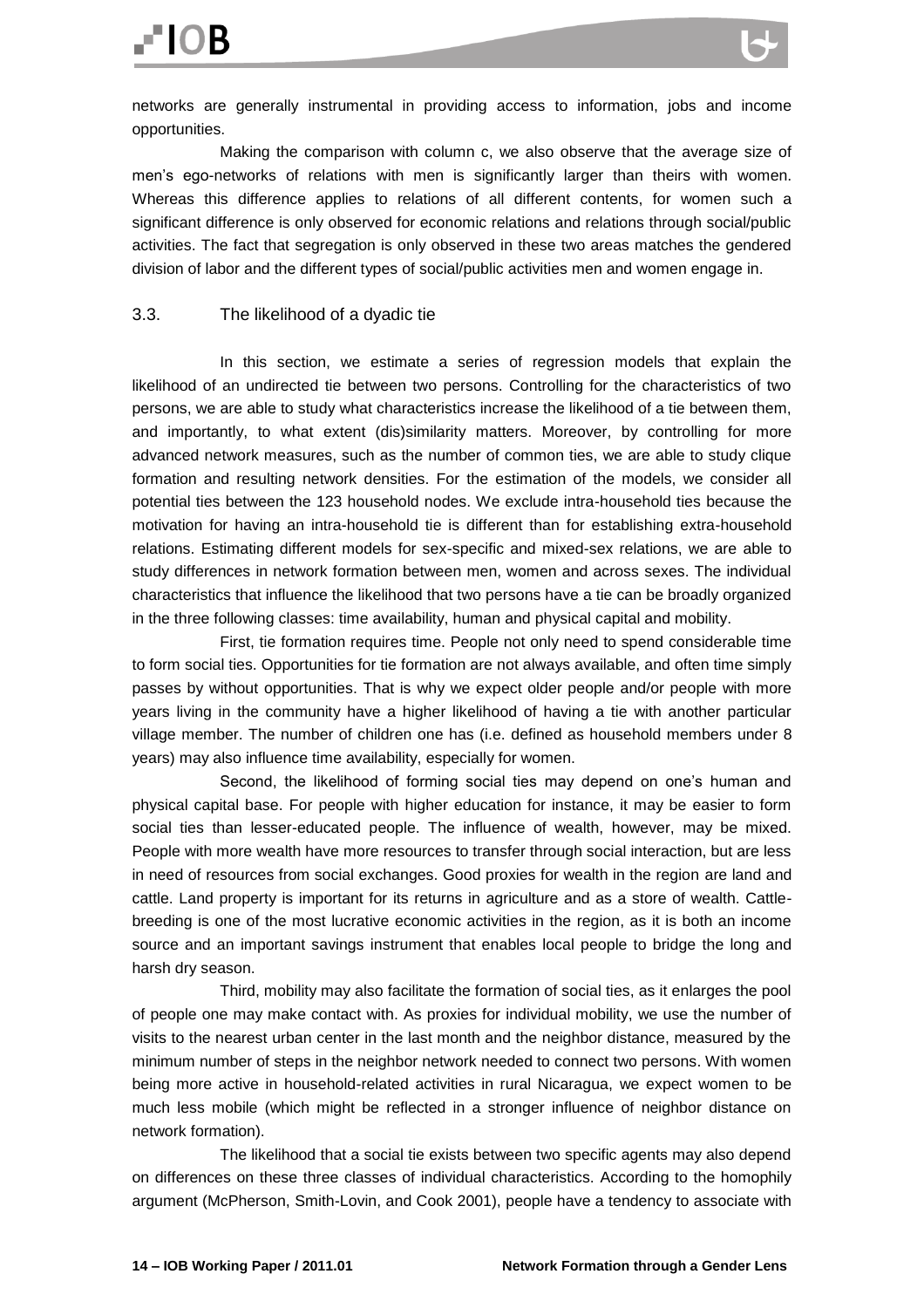.- IOB

similar others (This we will use as a general hypothesis to be tested by our data). For instance, individuals with similar ages may more likely form social ties than individuals whose ages differ significantly. In the regressions, we will test the influence of heterogeneity by controlling for the absolute difference on each of the attributes. We will also add the sum, which measures the effect of the combined level. For the estimation of the models, we use the following logistic regression model:

$$
Logit(p_{ij}) = \ln\left(\frac{p_{ij}}{1-p_{ij}}\right) = \alpha + \beta_1 |z_i - z_j| + \beta_2 (z_i + z_j) + \gamma \cdot w_{ij} + e_{ij}
$$

with  $p_{ii}$  being the probability of a dyadic tie between nodes i and j, with  $z_i$  and  $z_i$  being the characteristics of nodes i and j.  $w_{ij}$  represents the characteristics of the tie between i and j. One such characteristic discussed above is "neighbor distance." Another characteristic is the number of common ties which, as documented by the literature on "clique formation", may increase the likelihood that two agents form a direct tie as well (Levine and Kurzban 2006). As clique formation may differ between men and women, we separately control for the number of common male and female ties.

Dyadic observations involving the same node, however, are not independent.  $E[e_{ij}, e_{ik}] \neq 0$  for all k, and  $E[e_{ij}, e_{ki}] \neq 0$  for all k. To correct standard errors for these dependencies we apply clustering on both dimensions separately (for a technical discussion, see Marcel Fafchamps and Flore Gubert 2007).

Finally, it is important to stress that the influence of the specified explanatory variables may vary between different network contents. For instance, the contact with the urban center may be especially important for the formation of economic networks, whereas years of residence may be more important for the formation of a support relation. Next, homophily may favor the formation of friendship and relations through social/public activities, but it may hamper economic exchanges and thus the formation of economic ties. Importantly for the purpose of our study, the influence of these variables may also substantially vary according to the sex of the agents involved. For example, neighbor distance and the number of children may be more important for women than for men.

| Two-sided P |
|-------------|
|             |
|             |
|             |
|             |
|             |

#### *Table 2: Descriptive statistics*

Before looking at the regression results, we present some descriptive statistics of the explanatory variables used. According to Table 2, the female household nodes in our sample are significantly younger than the male household nodes. This is not surprising given our sampling procedure (i.e. including both husband and wife of the same household) and the average age differences between husbands and wives in rural Nicaragua. In addition to the individual socio-economic characteristics described in Table 2, we are also interested in household characteristics such land and cattle (as proxies for wealth at the household level)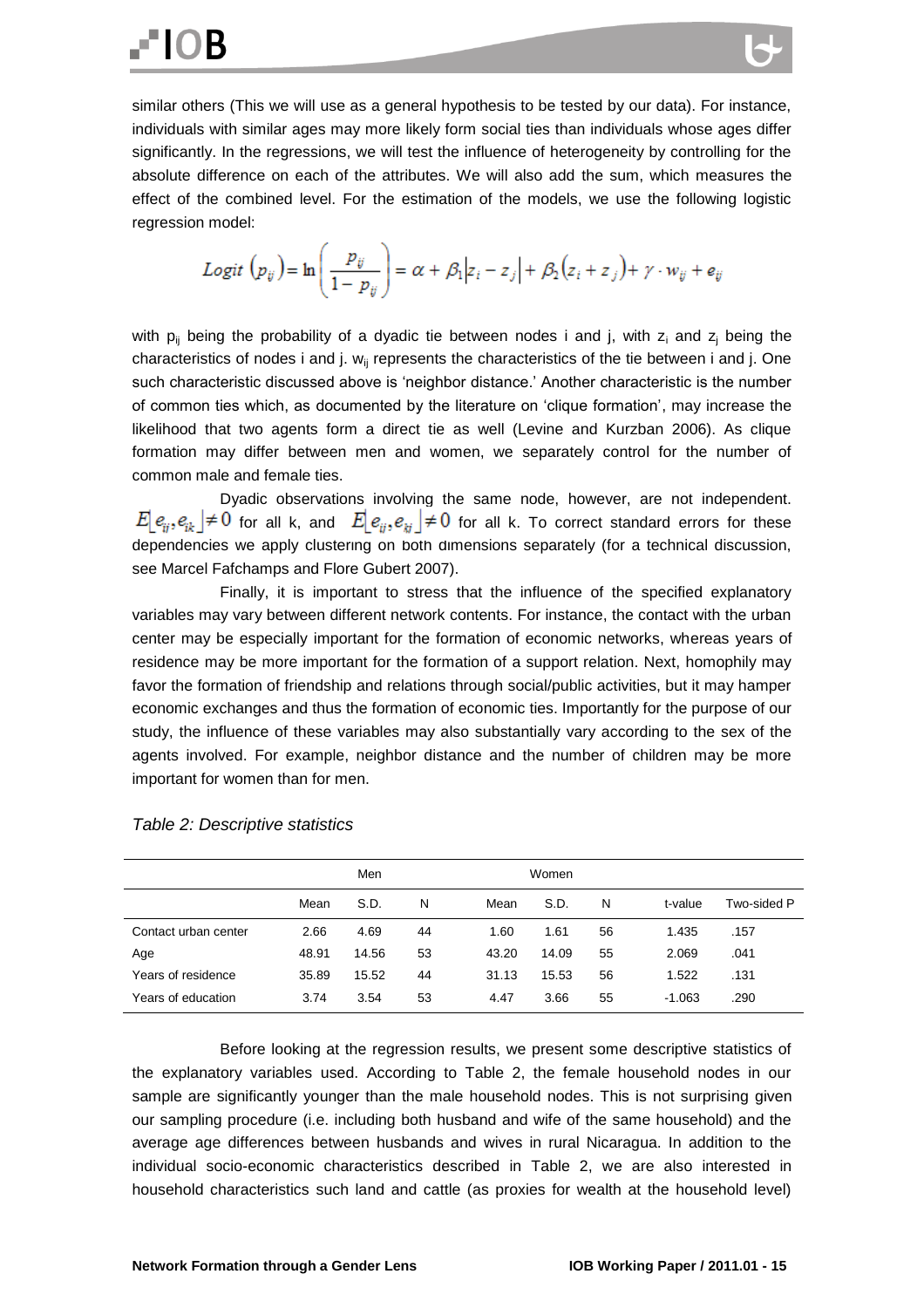and the number of children. On the basis of our sample of 58 households, only 35% of the households possess land (village average of 8.22 ha, std. dev. of 17.33) and 47% have cattle (village average of 3.55 cows, std. dev. of 9.44). The average number of children is equal to 4.74 with a standard deviation of 2.268.

#### <span id="page-15-0"></span>3.4. Estimation results: sex-specific relations

Annex I shows the regression results of sex-specific ties (i.e. men and women separately). Analyzing *friendship* networks among men (first column), we observe that holding all other variables constant, the odds of a friendship tie increases with lower differences on the number of visits to the nearest urban center ( $p < 0.05$ ). The lower this difference, the more time they spend together, either in their village or in the urban center. For example, with a difference of 4 days per month the odds reduces with 22.3%, being the result of  $(0.939)4 = 0.777$ . The likelihood of a friendship tie also increases with education differences ( $p < 0.05$ ). With a difference of more than 6 education-years (i.e. the difference between primary and secondary school) the odds increases with more than 45%, being the result of  $(1.064)6 = 1.451$ . This suggests certain integration in friendship networks between men of different education levels. Friendship relations among men also depend on economic wealth. The odds of a friendship relation is almost half as large when at least one of both nodes does not have any cattle relative to a situation where both persons have cattle  $(p < 0.01)$ . Finally, certain clique formation is observed, as indicated by the significant odds ratio of the number of common ties of the same sex (p < 0.01)<sup>7</sup>. The odds of a friendship tie between two men increases with 10% when they have one male friend in common relative to a situation where they do not have any common male friend.

For friendship relations among women, completely different variables are important. We observe that the neighbor distance between women strongly decreases the likelihood of a friendship relation. Women who are direct neighbors have a 70% higher odds of being friends than women at larger neighbor distances ( $p < 0.01$ ). Such an effect is not observed for men, which is consistent with the lower mobility of women. If we also take into account the closer periphery of women when defining their direct neighbors (see discussion of Table 1), the difference between men and women may be even larger. In addition, friendship relations among women are significantly less likely the more children they have ( $p < 0.05$ ). For example, in case two women have one additional child each and thus the sum of the number of children increases with 2, the odds of friendship tie reduces by 27.7%, being the result of  $(0.850)2 = 0.723$ . This is consistent with women simply having less time to invest in friendship relations because of the reproductive burden. Finally, substantial clique formation is observed here as well ( $p < 0.01$ ). Noteworthy is the much higher coefficient of this variable in comparison with men"s friendship ties, which is consistent with other studies (e.g. Kirke 2009). The odds of a friendship tie between two women increases with 35% when they have one female friend in common relative to a situation where they do not have any common female friend.

Studying the formation of (material) support relations among men, we observe that the general fit of this model is unsatisfactory, so that no conclusions can be drawn. From the model on support relations among women, we observe a similarly strong neighbor distance effect as with friendship relations. In addition, the likelihood of support relations decreases with

 $7$  We are aware that the inclusion of this variable may lead to potential endogeneity issues. We also estimated a model (not shown) without this variable and observed that the other coefficients do not change significantly, which provides evidence that the resulting estimates are not biased.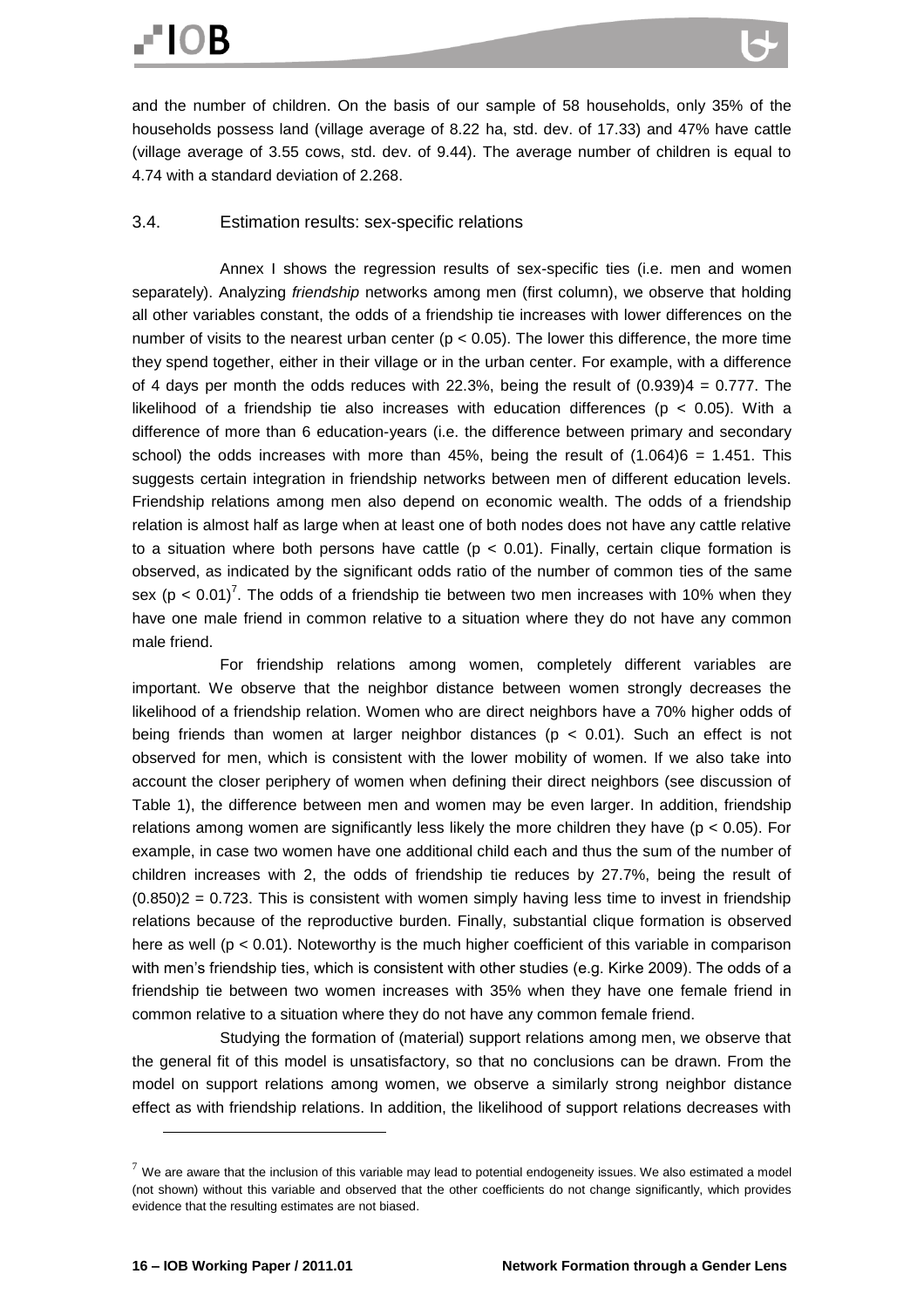age ( $p < 0.05$ ) and education ( $p < 0.05$ ). Increasing the sum of the ages of two nodes with 25 while keeping the age difference constant, reduces the odds of a support relation by 52%, being the result of  $(0.971)25 = 0.479$ . Increasing the sum of the education levels with 8 years while keeping the education difference constant, leads to a similarly large reduction of the odds, i.e.  $(0.911)8 = 0.474$ . A plausible explanation for these results might be that older and/or highereducated women have a lower need for support, and are therefore less inclined to request support. Finally, we observe very strong clique formation. The odds of a support tie between two women increases with more than 114% when they have one female support relation in common relative to a situation where they do not have any support relations in common ( $p \lt$ 0.01). That such clique formation goes through common ties with individuals of both sexes suggests an interesting avenue of integration between male and female networks.

Looking at the models on relations through social/public activities, we observe that for relations among men certain integration occurs between distant neighbors. At the same time, the significant and negative coefficient of the absolute age difference indicates, ceteris paribus, that male networks are segregated by age ( $p < 0.01$ ). Increasing the age difference with 10 years reduces the odds with 35%, as indicated by  $(0.958)10 = 0.651$ . Moreover, we observe that education facilitates direct ties among men ( $p < 0.01$ ). Increasing the sum of the years of education of two men by 6 increases the odds of a relation between them with 83%, i.e.  $(1.106)6 = 1.830$ . In other words, relations among men are more likely with men of high education, of similar age and between men from different parts of the village.

For women, we do not observe any education effects. This is probably the result of gender-based differences in social/public activities. In comparison with men, women tend to participate less in village committees, political parties and cooperatives for which education is an important asset. We also observe that the likelihood of ties among women is not affected by the general level of age and number of children, but reduces with higher differences on these variables. Increasing the absolute difference in the number of children between two women with 2 reduces the odds of a tie between them with  $46\%$  ( $p < 0.05$ ). Ceteris paribus, increasing the age difference with 10 reduces the odds with  $33\%$  (p < 0.05). This is consistent with the homophily hypothesis.

In addition, we observe that neighbor distance does not exert any significant influence. Social/public activities tend to occur on different public spots in the village so that the neighbor distance between two specific women is less of an influence<sup>8</sup>. Finally, we observe substantial clique formation through common ties with both sexes ( $p < 0.01$ ). Interestingly, whereas in male networks such clique formation was only observed through common ties with women, in female networks clique formation is observed through both men and women.

Analyzing economic relations, we observe that education levels exert an important influence for network formation among men. Increasing the sum of the education levels of two men with 6 years increases the odds of an economic relation between them with 86% (p < 0.05). For relations among women, it is rather (lack of) mobility that influences economic network formation. We observe that the likelihood that two women have an economic relation increases with more frequent contact with the urban center ( $p < 0.01$ ), and ceteris paribus, the larger the difference on this dimension ( $p < 0.05$ ). For instance, increasing the sum of the number of visits per month with 2 increases the odds with 68%, while increasing the absolute difference with 2 increases the odds with 24%. Economically-active women in rural Nicaragua

 $^8$  This does not imply that female mobility is not an issue. To control for this, we should include a variable that measures the geographical distance to each public spot, information which we unfortunately did not capture.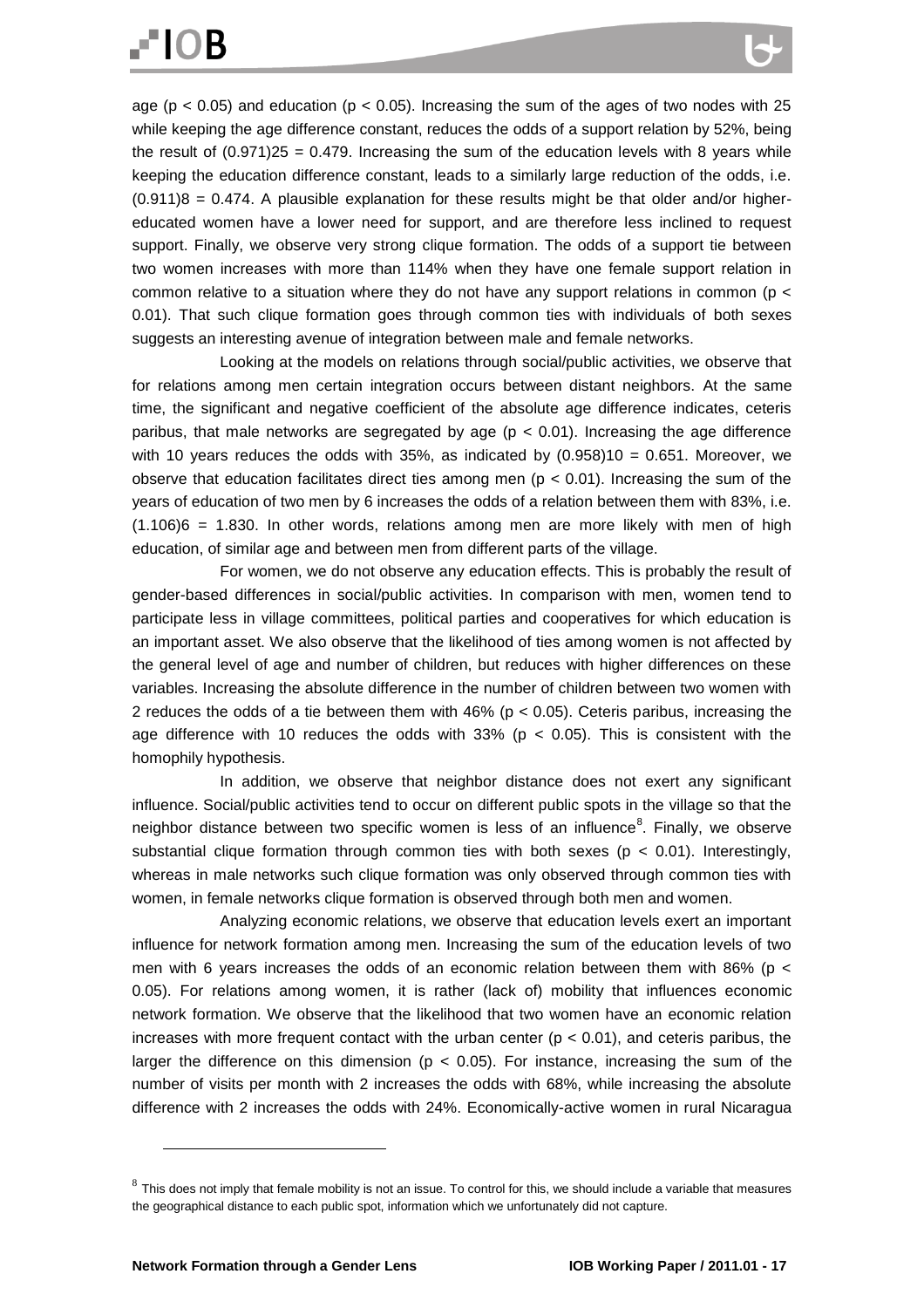often engage in small-scale commerce which requires them to travel to urban centers. They then sell to women in their village who do not engage in this activity (and who are thus much less mobile). In the network graph in Annex III, most economic ties among women are centered on a limited number of female nodes which have grocery shops in the village. These women are also among the richest in the village, which explains the significant influence of wealth as measured by the cattle proxy in the regression. The odds of an economic relation is 62.6% lower when at least one of both nodes does not have any cattle relative to a situation where both have cattle ( $p < 0.01$ ). It is even 85.7% lower when both women do not have any cattle ( $p <$ 0.01). The formation of economic ties is also hampered by child raising. Increasing the sum of the number of children of two women with 2, reduces the odds of an economic relation between them with 43%, being the result of  $(0.754)2 = 0.569$ .

Economic relations are also more likely with fewer years of residence in the village  $(p < 0.01)$  and, ceteris paribus, with higher differences on this dimension  $(p < 0.01)$ . Increasing the sum of the years of residence of two women with 10 reduces the odds of an economic relation between them with 29%,  $(0.966)10 = 0.708$ . Increasing the difference in years of residence with 10 increases the odds with 60%, the result of (1.048)10 = 1.598. In other words, recently-migrated women more easily form economic ties and more likely do so with women who have considerable years of residence. Whereas homophily is thus rejected on this dimension and on the contact with the urban center (as documented above), it is confirmed on age as demonstrated by the significant and negative coefficient of the absolute age difference  $(p < 0.05)$ . Finally, as was the case for relations through social public activities we observe strong clique formation through both male ( $p < 0.05$ ) and female ties ( $p < 0.01$ ), while clique formation in male networks is observed only through common female ties.

#### <span id="page-17-0"></span>3.5. Estimation results: mixed-sex relations

To investigate mixed-sex relations, we use the same regression models as in the previous section, but instead of controlling for the size and the absolute difference of each socio-economic characteristic, we control for the characteristics of the female agent and the male agent directly. Annex II presents the results.

Similar to the results of sex-specific networks, we observe that the likelihood of a friendship or a support relation between men and women falls with neighborhood distance. Moving from neighbor distance 1 (i.e. being direct neighbors) to neighbor distance 2 reduces the odds of a friendship tie with 71.6% ( $p < 0.01$ ) and the odds of a support relation with 92.7%  $(p < 0.01)$ . In addition, we observe that men with more years of residence in the village face a lower likelihood of a support relation with women ( $p < 0.01$ ). The latter effect is also observed for relations through social/public activities ( $p < 0.05$ ). Increasing the years of residence of men with 10 reduces the odds of a support relation with 26.3% whereas it reduces the odds of a relation through social/public activities with 18.3%. A plausible rationale for these results is related to the conservatism of men with many years living in the village and/or incipient changes in the direction of gender integration induced by newly-arriving men. The results also indicate that, ceteris paribus, the likelihood of a tie through social/public activities increases with the age of men ( $p < 0.05$ ) and the education of women ( $p < 0.05$ ) but reduces with the latter's wealth ( $p$ ) < 0.05). Increasing the age of men with 10 increases the odds with 16%, whereas increasing the education of women with 6 years increases the odds with 66.8%. The odds of a tie through social public activities is 53% lower for women with cattle.

Analyzing economic ties, we observe that women with more contact with the nearest urban center tend to more easily establish economic relations with men (a result we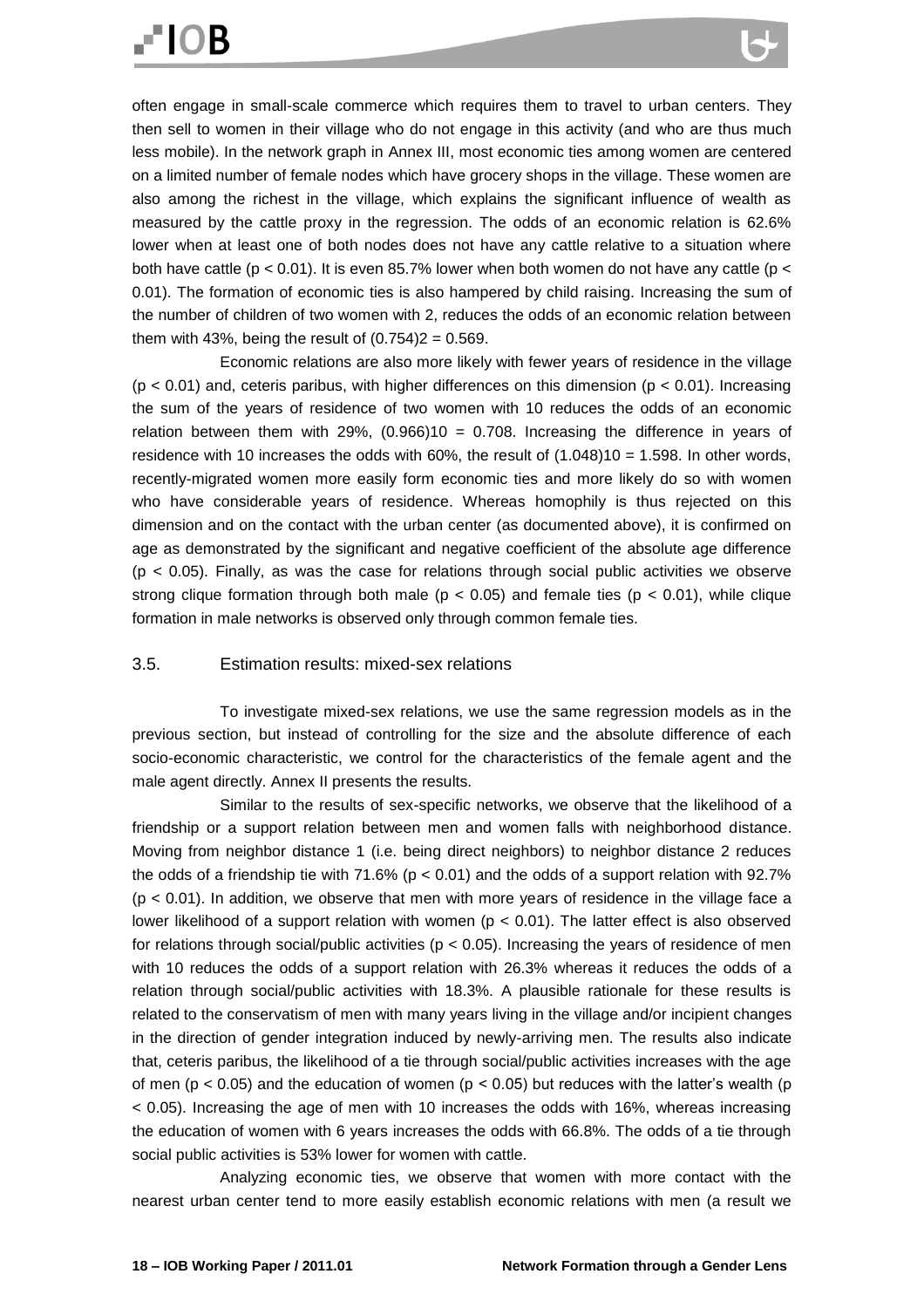# $-10B$

also had with sex-specific relations). For instance, increasing the sum of the number of visits per month with 2 increases the odds with 49% ( $p < 0.05$ ). The odds of an economic relation is also 155% higher with men with cattle than men without cattle ( $p < 0.05$ ). No such wealth effect is found for women. Finally, for all network contents we observe significant clique formation (we did not distinguish between male and female common ties). This effect is the smallest for friendship relations, which is in line with the previously-observed absence of clique formation through agents of the other sex in sex-specific friendship ties.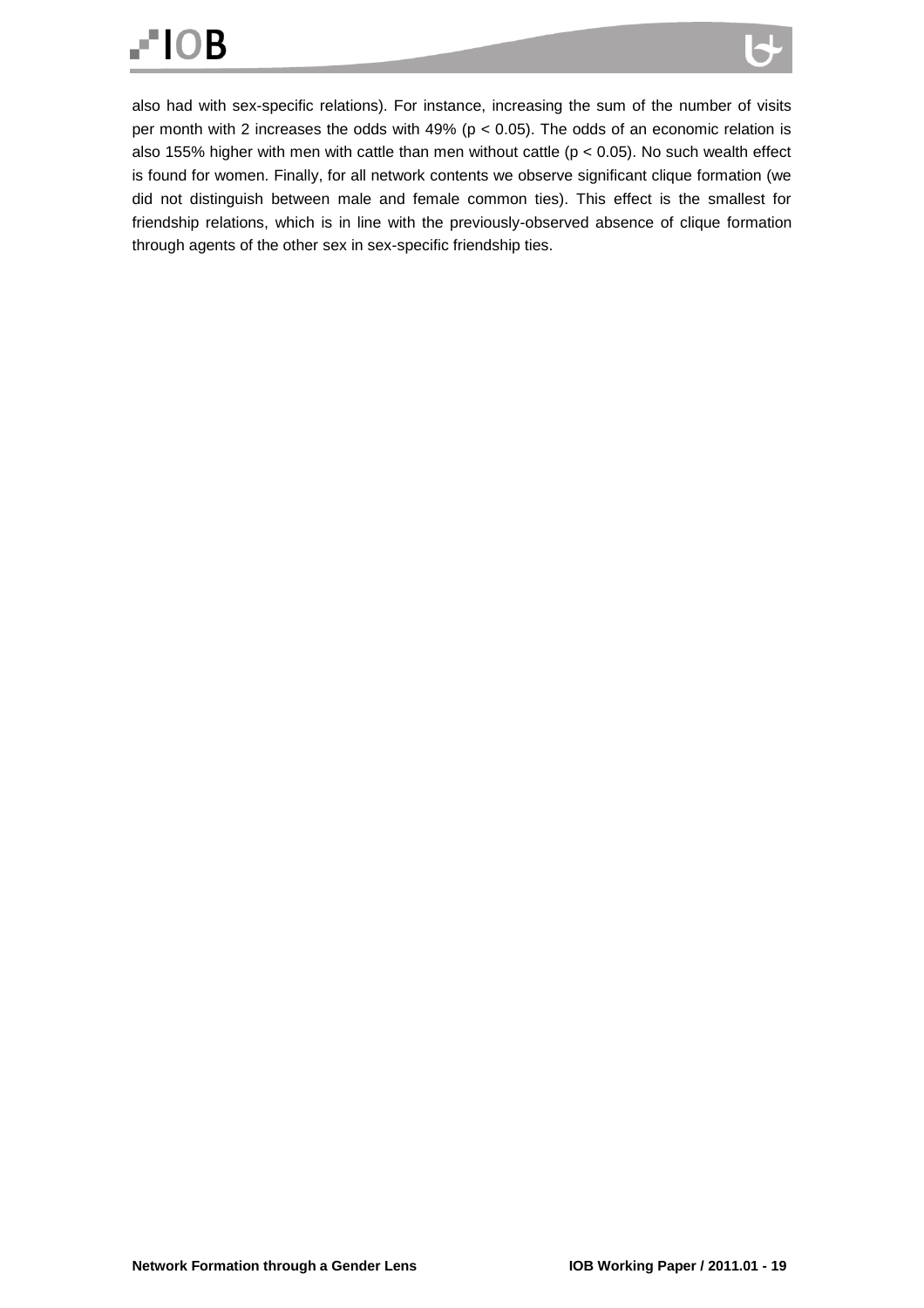

### <span id="page-19-0"></span>4. CONCLUSION

In this contribution, we demonstrated how social network analysis enriched with dyadic regression analysis forms an interesting and promising approach to study the relationship between gender and social networks. Regression analysis provides us detailed insights into the determinants of the size and density as well as the socio-economic heterogeneity of individual networks. Assuming these network characteristics correlate with one"s agency and benefits from network participation, looking for differences between men"s and women"s networks on these characteristics may provide important gender insights. Moreover, within the growing literature that looks at the relation between gender, social networks and poverty in developing countries, so far little use has been made of social network analysis. By using a social network survey in rural Nicaragua, we aimed to partially fill this gap.

In contrast with the existing literature on industrialized societies, we observed that in the village under study, men, in comparison with women, tend to have larger ego-networks of friendship and neighbor relations. Importantly, no significant differences are observed on the more instrumental networks formed through social/public activities and economic exchange. Social networks are also highly-gender segregated. Women have more ties with other women than with men in the areas of economic relations and relations through social/public activities. The fact that segregation is highest in these two areas matches the gendered division of labor and the types of social/public activities men and women engage in.

With the use of dyadic regression analyses, we obtained insights into important ego-network characteristics, such as size, density and heterogeneity. In general, we found that the existing gendered private/public dichotomies and labor divisions are visible in men"s and women"s social networks. Similar to studies in industrialized countries, friendship and economic relations among women are constrained by their number of children. Moreover, and in contrast to studies from industrialized countries, women"s friendship and support networks are highly limited by geographic distance. This is consistent with the gender-based lower mobility of women often observed in developing countries.

With respect to homophily within networks, we noticed that the characteristics on which men and women tend to sort or integrate differ strongly. Whereas age differences tend to hamper social ties for both men and women, for women the number of children may also be a sorting factor. We also observed certain integration. Whereas friendship ties are more likely among men with different education levels, the formation of economic ties is more likely among women who vary on the years of residence and contacts with urban centers.

Interestingly, we observed significantly stronger clique formation around women than men. Clique formation increases local densities, which, according to Coleman (1990), facilitate sanctions and make reputation effective, which in turn stimulates trust, cooperative behavior and norm compliance. However, by safeguarding existing social norms it may hamper social change that is required to improve the conditions of men and women. Moreover, keeping the ego-network size constant, clique formation makes social ties redundant in terms of providing access to additional information and/or opportunities (Burt 1992).

Finally, our analyses shed light on the integration between male and female networks. The education of women while exerting only minor influences on sex-specific networks has a positive influence on the formation of mixed-sex networks. Next to highereducated women, women with more contacts with urban centers and recently-residing village men have a higher likelihood of establishing relations with each other. This highlights the potential of such individuals to be catalysts for the formation of more integrative social networks**.**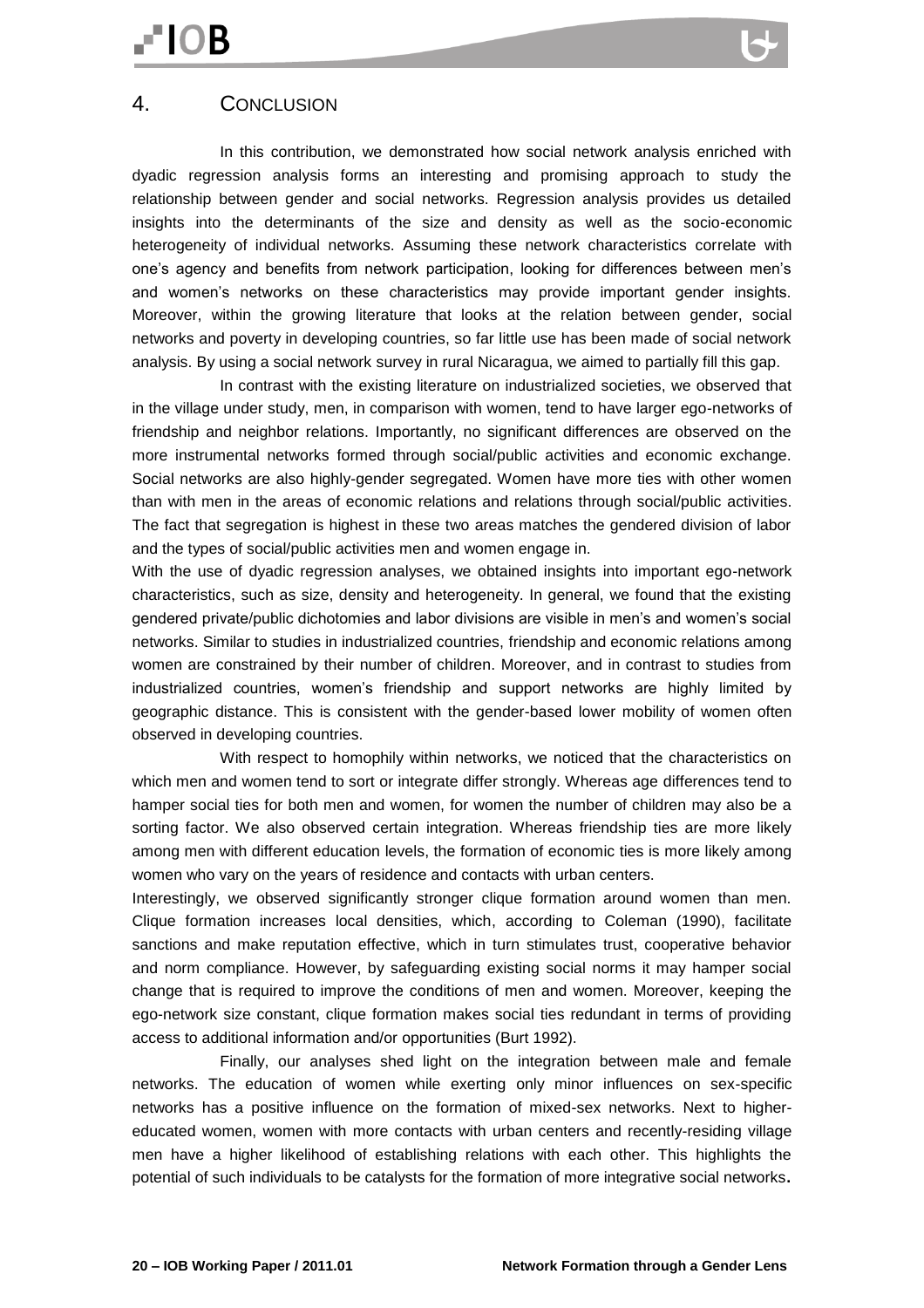# $-10B$

<span id="page-20-0"></span>

- Agarwal, B. (1997) "Bargaining and Gender Relations: Within and Beyond the Household", *Feminist Economics* 3(1): 1-51.
- Agarwal, B. (2000) "Conceptualising Environmental Collective Action: Why Gender Matters", *Cambridge Journal of Economics* 24(3): 283-310.
- Agneessens, F., Waege, H. and Lievens, J. (2006) "Diversity in Social Support by Role Relations: A Typology", *Social Networks* 28: 427-441.
- Arganosa-Matienzo, E. L. (2005) "When Collective Action Leads to Overburdening of Rural Women" paper presented at International Research Workshop on "Gender and Collective Action", Chiang Mai, Thailand.
- Bastani, S. (2007) "Family Comes First: Men's and women's Personal Networks in Tehran", *Social Networks* 29(3): 357-374.
- Beall, J. (2001) "Valuing Social Resources or Capitalizing on Them? Limits to Pro-Poor Urban Governance in Nine Cities of the South", *International Planning Studies* 6(4): 357-375.
- Belliveau, M. A. (2005) "Blind Ambition? The Effects of Social Networks and Institutional Sex Composition on the Job Search Outcomes of Elite Coeducational and Women"s College Graduates", *Organization Science* 16(2): 134-150.
- Bradshaw, S. 2002 "Gendered Poverties and Power Relations: Looking inside Communities and Households", Fundación Puntos de Encuentro, Managua.
- Branisa, B., Stephan, K. and Ziegler, M. (2009) "Background Paper: The Construction of the Social Institutions and Gender Index", University of Goettingen, Department of Economics, Goettingen.
- Burt, R. (1992) *Structural Holes*, Cambridge MA, Harvard University Press.
- Cleaver, F. (2005) "The Inequality of Social Capital and the Reproduction of Chronic Poverty", *World Development* 33(6): 893-906.
- Coleman, J. (1990) *Foundations of Social Theory,* Cambridge MA, Harvard University Press.
- Crowell, L. F. (2004) "Weak Ties: A Mechanism for Helping Women Expand their Social Networks and Increase Their Capital", *The Social Science Journal* 41: 15-28.
- De Weerdt, J. and Dercon, S. (2006) "Risk-Sharing Networks and Insurance against Illness", *Journal of Development Economics* 81(2): 337-356.
- Due, P., Holstein, B., Lund R., Modvig, J. and Avlund, K. (1999) "Social Relations: Network, Support and Relational Strain", *Social Science & Medicine* 48: 661-673.
- Fafchamps, M. and Gubert, F. (2007) "The Formation of Risk Sharing Networks", *Journal of Development Economics* 83(2): 326–350.
- Fischer, C. S. (1982) *To Dwell among Friends: Personal networks in town and city*, Chicago, University of Chicago Press.
- Fischer, C. S. and Oliker, S. (1983) "A Research Note on Friendship, Gender and the Life Cycle", *Social Forces* 62: 124-133.
- Godquin, M. and Quisumbing, A. (2006) "Groups, Networks and Social Capital in the Philipppine Communities" *CAPRi Working Paper No. 55*, GCIAR Systemwide Program on Collective Action and Property Rights, Washington, D.C.
- Granovetter, M. (1973) "The Strength of Weak Ties", *American Journal of Sociology* 78(6): 1360-1380.
- Kirke, D. M. (2009) "Gender Clustering in Friendship Networks: Some Sociological Implications", *Methodological Innovations Online* 4: 23-36.
- Krishnan, P. and Sciubba, E. (2004) "Links and Architecture in Village Networks" *Cambridge Working Papers in Economics 0462.*
- Levine, S. S. and Kurzban, R. (2006) "Explaining Clustering in Social Networks: Towards an Evolutionary Theory of Cascading Benefits", *Managerial and Decision Economics* 27(2-3): 173-187.
- Liebler, C. A. and Sandefur, G.D. (2002) "Gender Differences in the Exchange of Social Support with Friends, Neighbors, and Co-workers at Midlife", *Social Science Research* 31(3): 364- 391.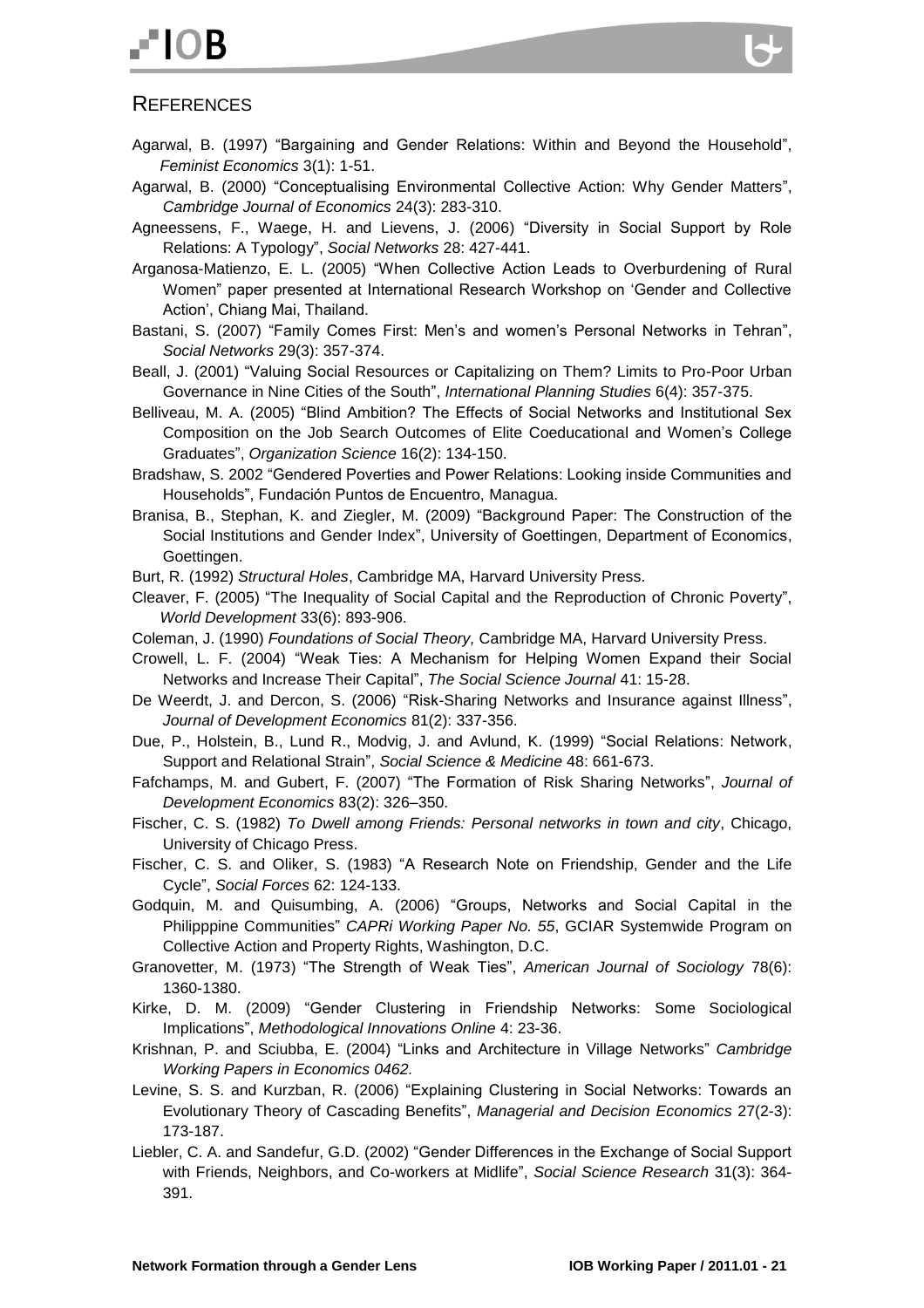## **FIOB**

- Lin, N. (1999) "Social Networks and Status Attainment", *Annual Review of Sociology* 25: 467- 487.
- Massey, D. S., Fischer, M.J. and Capoferro, C. (2006) "International Migration and Gender in Latin America: A Comparative Analysis", *International Migration* 44(5): 63-91.
- Mayoux, L. (2001) "Tackling the Down Side: Social Capital, Women"s Empowerment and Micro-Finance in Cameroon", *Development and Change* 32(1): 421-450.
- McPherson, M., Smith-Lovin, L. and Cook, J.M. (2001) "Birds of a Feather: Homophily in Social Networks", *Annual Review of Sociology 27*: 415-44.
- Merrill, T. (ed.) (1993) "Nicaragua: A Country Study", *GPO for the Library of Congress*, Washington.
- Molyneux, M. (2002) "Gender and the Silences of Social Capital: Lessons from Latin America", *Development and Change* 33(2): 167–188.
- Moore, G. (1990) "Structural Determinants of Men"s and Women"s Personal Networks", *American Sociological Review* 55(5): 726-735.
- Munshi, K. and Myaux, J. (2006) "Social Norms and the Fertility Transition", *Journal of Development Economics* 80: 1-38.
- Musalia, J. (2006) "Gender, Children and Family Planning Networks in Kenya", *The Social Science Journal* 43: 167-172.
- Okten, C. and Osili, U.O. (2004) "Social Networks and Credit Access in Indonesia", *World Development* 32(7): 1225-1246.
- Popielarz, P. A. (1999) "(In)voluntary Associations: A Multilevel Analysis of Gender Segregation in Voluntary Organizations", *Gender and Society* 13(2): 234-250.
- Purkayastha, B. and Subramaniam, M. (2004) *The power of women's informal networks: lessons in social change from South Asia to West Africa*, Lanham, Md.: Lexington Books.
- Rankin, K. N. (2002) "Social capital, Microfinance, and the Politics of Development", *Feminist Economics* 8(1): 1-24.
- Rodgers, D. (2007) ""Each to their Own": Ethnographic Notes on the Economic Organization of Poor Households in Urban Nicaragua", *Journal of Development Studies* 43(3): 391-419.
- Silvey, R. and Elmhirst, R. (2003) "Engendering Social Capital: Women Workers and Rural– Urban Networks in Indonesia"s Crisis", *World Development* 31(5): 865-879.
- Smith, S. S. (2000) "Mobilizing Social Resources: Race, Ethnic, and Gender Differences in Social Capital and Persisting Wage Inequalities", *The Sociological Quarterly* 41(4): 509– 537.
- Smith-Lovin, L. and McPherson, M. (1993) "You are Who You Know: A Network Approach to Gender", in: P. England (ed) *Theory on gender/Feminism on theory*, New York: Walter de Gruter, Inc.
- Son, J. and Lin, N. (2008) "Social Capital and Civic Action: A Network-Based Approach", *Social Science Research* 37: 330-349.
- UNDP (2008) *Human Development Report 2007/2008,* New York: Palgrave Macmillan.
- Uphoff, N. (1993) "Grassroots Organizations and NGOs in Rural Development: Opportunities with Diminishing States and Expanding Markets", *World Development* 21(4): 607-622.
- Wellman, B. (2007) "Editorial. The Network is Personal: Introduction to a Special Issue of Social Networks", *Social Networks* 29: 349-356.
- World Bank (2001) *Engendering Development - Through Equality in Rights, Resources and Voices,* Oxford: Oxford University Press.
- World Bank (2008) *Nicaragua Poverty Assessment*, Washington, D.C: World Bank.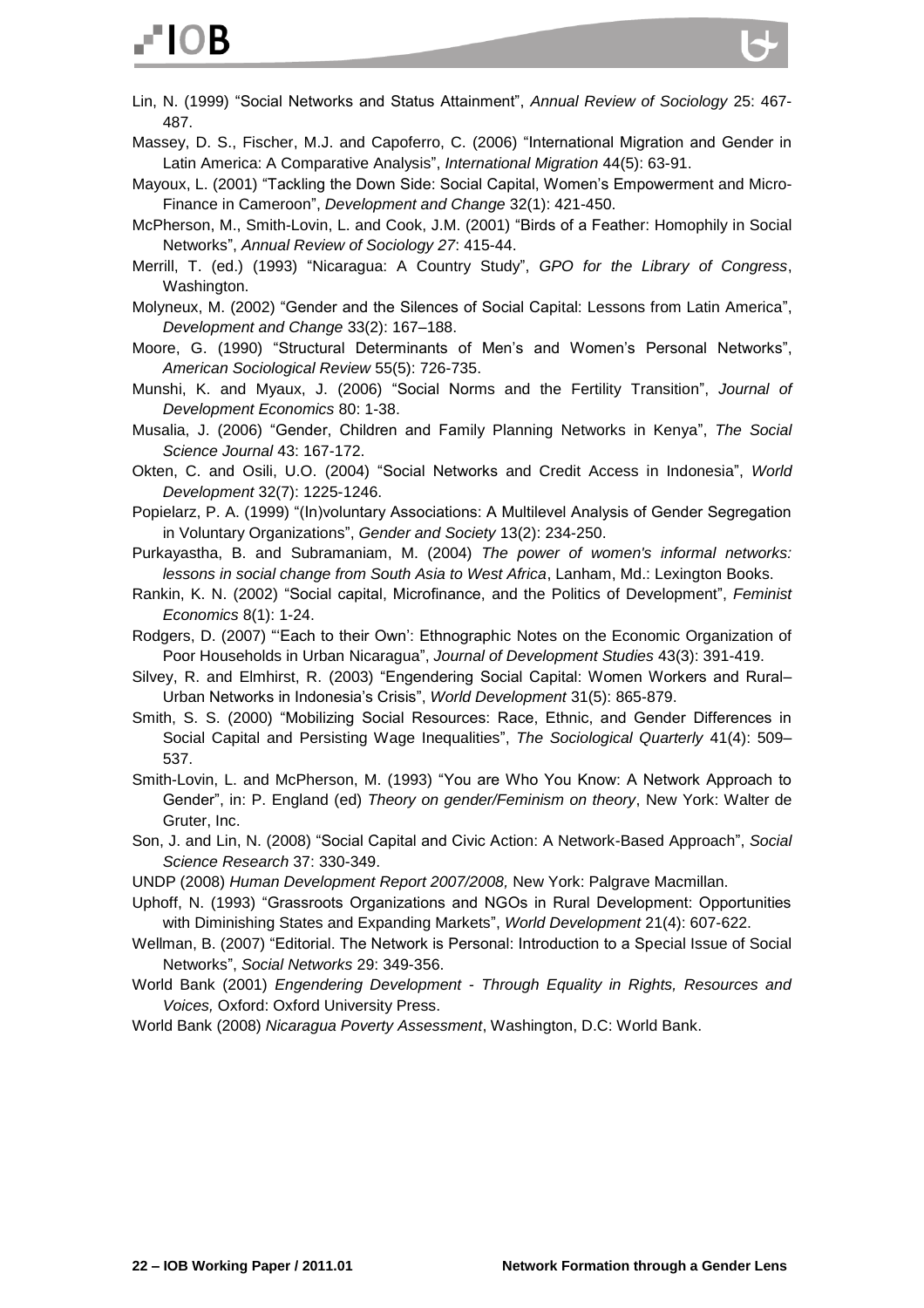## $-10B$

### **ANNEX I: NETWORK DYADS (LOGIT) – GENDER-SPECIFIC**

|                                  | Friendship relation |           |        | Support relation |           |          | Social public activity |           |           |           | Economic relation |           |        |           |        |           |
|----------------------------------|---------------------|-----------|--------|------------------|-----------|----------|------------------------|-----------|-----------|-----------|-------------------|-----------|--------|-----------|--------|-----------|
|                                  | Men                 |           | Women  |                  | Men       |          | Women                  |           | Men       |           | Women             |           | Men    |           | Women  |           |
|                                  | <b>OR</b>           | S.E       | OR.    | S.E              | <b>OR</b> | S.E      | OR.                    | S.E       | <b>OR</b> | S.E       | OR <sub>1</sub>   | S.E       | OR.    | S.E       |        | OR S.E    |
| <b>Mobility</b>                  |                     |           |        |                  |           |          |                        |           |           |           |                   |           |        |           |        |           |
| Contact urban center (sum)       | 1.031               | 0.747     | 1.054  | 0.684            | 0.937     | 1.103    | 1.024                  | 5.688     | 1.044     | 0.636     | 1.142             | 0.782     | 1.021  | 1.571     | 1.295  | $0.468**$ |
| Contact urban center (abs. dif.) | 0.939               | $0.396*$  | 1.050  | 0.938            | 1.035     | 3.044    | 0.898                  | 0.839     | 0.949     | 0.484     | 1.001             | 100.055   | 0.959  | 1.020     | 1.113  | $0.525*$  |
| Neighbor distance 2 (dummy)      | 0.666               | 0.453     | 0.255  | $0.045**$        | 0.886     | 3.282    | 0.219                  | $0.083**$ | 4.708     | 2.452     | 1.356             | 2.608     | 1.172  | 4.184     | 0.765  | 0.832     |
| Neighbor distance 3 (dummy)      | 0.832               | 1.320     | 0.253  | $0.051**$        | 0.555     | $0.258*$ | 0.292                  | $0.135*$  | 9.429     | $3.102**$ | 0.810             | 2.794     | 1.005  | 100.541   | 1.170  | 3.773     |
| Neighbor distance > 3 (dummy)    | 0.644               | 0.413     | 0.290  | $0.083**$        | 0.834     | 2.605    | 0.155                  | $0.050**$ | 5.232     | 3.210     | 1.809             | 1.601     | 2.099  | 1.235     | 0.599  | 0.499     |
| <b>Time constraint</b>           |                     |           |        |                  |           |          |                        |           |           |           |                   |           |        |           |        |           |
| Age (sum)                        | 0.995               | 1.213     | 0.995  | 1.422            | 0.991     | 1.180    | 0.971                  | $0.422*$  | 1.002     | 8.351     | 1.006             | 1.438     | 0.996  | 3.689     | 1.014  | 1.208     |
| Age (abs. dif.)                  | 0.991               | 0.652     | 0.983  | 0.520            | 0.983     | $0.400*$ | 0.989                  | 1.940     | 0.958     | $0.307**$ | 0.961             | $0.386*$  | 0.995  | 3.826     | 0.957  | $0.431*$  |
| Years of residence (sum)         | 1.004               | 0.947     | 1.008  | 0.833            | 1.017     | 0.789    | 1.000                  | 49.986    | 1.009     | 1.187     | 1.013             | 0.709     | 1.016  | 0.561     | 0.966  | $0.360**$ |
| Years of residence (abs. dif.)   | 1.001               | 3.453     | 0.997  | 3.324            | 0.984     | 0.955    | 1.001                  | 16.689    | 1.003     | 3.236     | 0.992             | 1.654     | 0.983  | 0.840     | 1.048  | $0.311**$ |
| Number of children (sum)         | 0.969               | 1.563     | 0.850  | $0.330*$         | 0.954     | 1.800    | 0.866                  | 0.566     | 0.786     | 0.763     | 0.893             | 0.732     | 1.077  | 2.449     | 0.754  | $0.299*$  |
| Number of children (abs. dif.)   | 1.102               | 0.984     | 1.148  | 0.727            | 1.352     | 0.800    | 0.921                  | 1.152     | 1.291     | 1.132     | 0.733             | $0.313*$  | 1.112  | 1.711     | 0.741  | 0.488     |
| Capital                          |                     |           |        |                  |           |          |                        |           |           |           |                   |           |        |           |        |           |
| Years of education (sum)         | 0.986               | 1.297     | 1.024  | 0.883            | 1.043     | 0.966    | 0.911                  | $0.451*$  | 1.106     | $0.322**$ | 1.021             | 1.277     | 1.109  | $0.526*$  | 0.984  | 2.289     |
| Years of education (abs. dif.)   | 1.064               | $0.488*$  | 0.963  | 0.669            | 0.979     | 2.577    | 1.004                  | 14.339    | 1.053     | 0.707     | 1.018             | 2.751     | 1.051  | 0.973     | 1.066  | 0.952     |
| One node has land (dummy)        | 0.946               | 5.253     | 0.668  | 0.649            | 1.446     | 2.836    | 0.767                  | 1.112     | 0.988     | 49.413    | 0.353             | 0.245     | 3.347  | 2.159     | 2.375  | 2.241     |
| None has land (dummy)            | 1.089               | 4.033     | 0.768  | 1.259            | 1.666     | 3.029    | 0.828                  | 2.070     | 1.064     | 15.199    | 0.428             | 0.424     | 2.978  | 2.810     | 4.507  | 3.219     |
| One node has cattle (dummy)      | 0.569               | $0.116**$ | 1.208  | 1.633            | 0.664     | 1.054    | 0.960                  | 9.599     | 0.799     | 1.737     | 2.206             | 1.388     | 1.181  | 1.874     | 0.374  | $0.100**$ |
| None has cattle (dummy)          | 0.560               | $0.207**$ | 1.132  | 2.135            | 0.293     | 0.181    | 0.481                  | 0.609     | 1.061     | 13.261    | 1.411             | 2.475     | 0.584  | 0.822     | 0.143  | $0.050**$ |
| Common ties (same sex)           | 1.104               | $0.180**$ | 1.350  | $0.261**$        | 0.522     | 0.746    | 2.146                  | $0.816**$ | 1.589     | 0.929     | 2.098             | $0.593**$ | 1.054  | 7.528     | 1.937  | $0.351**$ |
| Common ties (other sex)          | 1.109               | 0.689     | 1.044  | 0.590            | 0.982     | 24.553   | 2.751                  | $0.580**$ | 2.381     | $0.882**$ | 1.908             | $0.477**$ | 2.150  | $0.379**$ | 1.579  | $0.619*$  |
| Pseudo R2                        | 0.100               |           | 0.114  |                  | 0.065     |          | 0.117                  |           | 0.267     |           | 0.228             |           | 0.129  |           | 0.299  |           |
| LR chi2                          | 127.3               |           | 133.4  |                  | 22.48     |          | 45.42                  |           | 138.47    |           | 131.10            |           | 59.25  |           | 174.29 |           |
| Prob. > chi2                     | 0.000               |           | 0.0000 |                  | 0.261     |          | 0.001                  |           | 0.000     |           | 0.0000            |           | 0.0004 |           | 0.0000 |           |

<span id="page-22-0"></span>Notes: Only considering potential ties among persons of the same sex. Intra-household ties are not included. N = 946 (men). N = 1485 (women). Robust standard errors were obtained by means of two-way clustering. Significanc levels (two-sided):  $* = 5\%; ** = 1\%$ .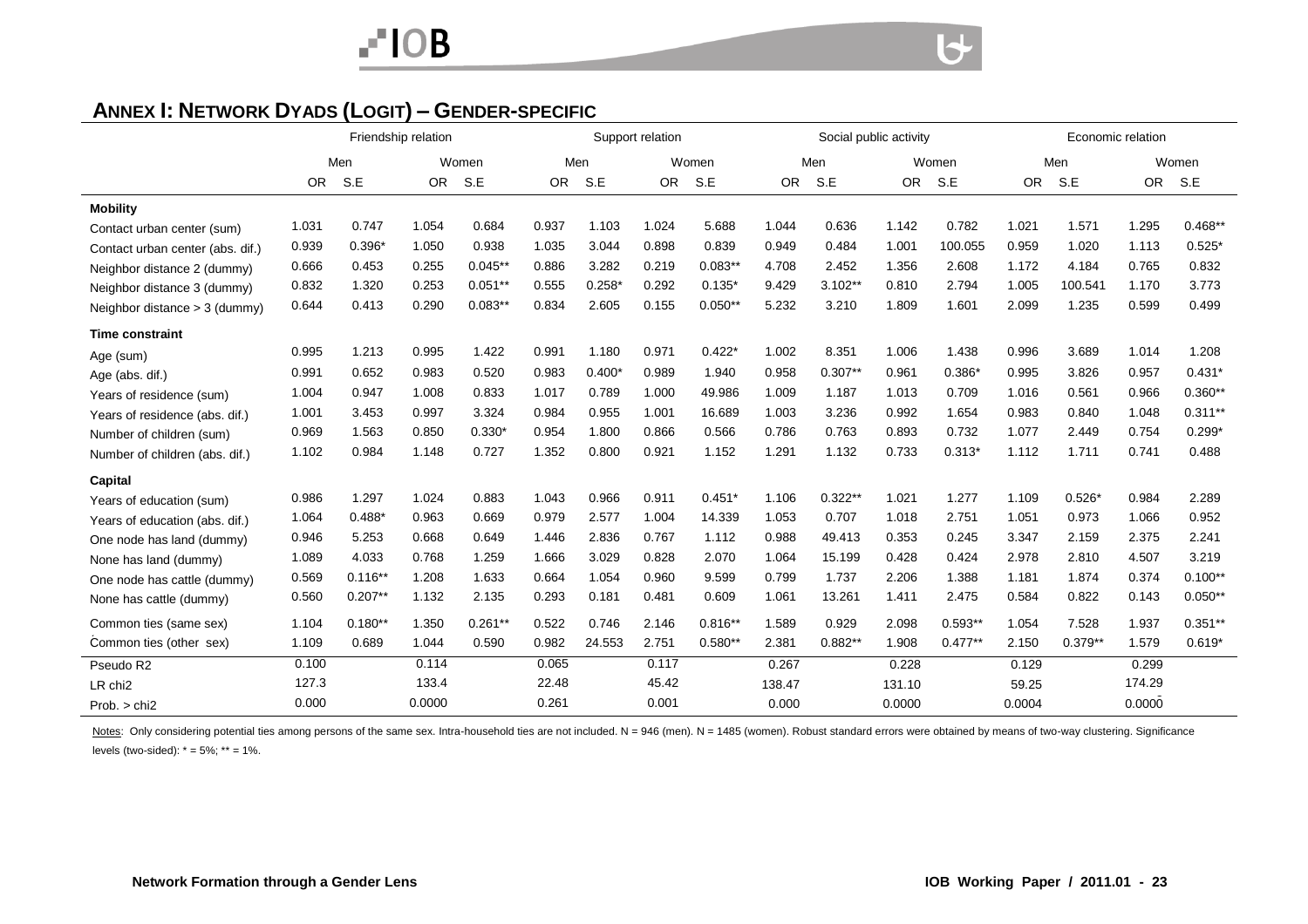

### <span id="page-23-0"></span>**ANNEX II: NETWORK DYADS (LOGIT) – MIXED GENDER**

|                               | Friendship relation |           | Support relation |           | Social/public activity |           | Economic relation |           |  |
|-------------------------------|---------------------|-----------|------------------|-----------|------------------------|-----------|-------------------|-----------|--|
|                               | <b>OR</b>           | S.E       | <b>OR</b>        | S.E       | OR.                    | S.E       | <b>OR</b>         | S.E       |  |
| <b>Mobility</b>               |                     |           |                  |           |                        |           |                   |           |  |
| Contact urban center - male   | 1.013               | 1.582     | 0.994            | 3.825     | 0.952                  | 0.627     | 1.045             | 0.597     |  |
| Contact urban center - female | 0.997               | 14.246    | 1.172            | 0.977     | 1.018                  | 3.393     | 1.220             | $0.545*$  |  |
| Neighbor distance 2 (dummy)   | 0.284               | $0.043**$ | 0.073            | $0.013**$ | 0.534                  | 0.434     | 1.122             | 4.488     |  |
| Neighbor distance 3 (dummy)   | 0.293               | $0.041**$ | 0.060            | $0.010**$ | 0.674                  | 0.887     | 0.863             | 2.270     |  |
| Neighbor distance > 3 (dummy) | 0.195               | $0.031**$ | 0.052            | $0.011**$ | 0.493                  | 0.382     | 0.871             | 2.722     |  |
| <b>Time constraint</b>        |                     |           |                  |           |                        |           |                   |           |  |
| $Age - male$                  | 0.997               | 2.557     | 1.013            | 1.113     | 1.015                  | $0.495*$  | 1.005             | 4.189     |  |
| $Aqe - female$                | 1.007               | 1.360     | 1.006            | 2.455     | 1.003                  | 2.866     | 1.009             | 1.311     |  |
| Years of residence - male     | 0.996               | 1.633     | 0.970            | $0.269**$ | 0.980                  | $0.435*$  | 0.997             | 4.333     |  |
| Years of residence - female   | 1.006               | 0.662     | 0.977            | 0.788     | 1.011                  | 1.203     | 0.997             | 4.746     |  |
| Number of children - male     | 1.040               | 1.763     | 1.311            | 0.814     | 1.167                  | 1.297     | 0.890             | 1.680     |  |
| Number of children - female   | 0.970               | 1.980     | 0.783            | 0.404     | 1.165                  | 0.665     | 0.917             | 1.764     |  |
| <b>Capitals</b>               |                     |           |                  |           |                        |           |                   |           |  |
| Years of education – male     | 1.002               | 16.699    | 1.009            | 5.933     | 1.092                  | 0.581     | 1.076             | 0.722     |  |
| Years of education - female   | 1.043               | 0.700     | 1.029            | 1.660     | 1.089                  | $0.375*$  | 0.981             | 1.582     |  |
| Land – male (dummy)           | 0.965               | 6.436     | 1.102            | 4.790     | 1.163                  | 2.424     | 0.336             | 0.191     |  |
| $Land - female (dummy)$       | 0.875               | 1.055     | 1.028            | 14.683    | 1.427                  | 1.585     | 1.277             | 1.798     |  |
| Cattle - male (dummy)         | 1.349               | 1.030     | 2.306            | 1.469     | 1.495                  | 1.099     | 2.551             | $1.226*$  |  |
| Cattle - female (dummy)       | 1.076               | 2.445     | 0.896            | 3.735     | 0.462                  | $0.226*$  | 1.091             | 3.761     |  |
| Common ties                   | 1.162               | $0.111**$ | 2.640            | $0.497**$ | 1.903                  | $0.246**$ | 1.824             | $0.344**$ |  |
| Pseudo R2                     | 0.1368              |           | 0.2113           |           | 0.2780                 |           | 0.1846            |           |  |
| LR chi <sub>2</sub>           | 278.49              |           | 108.93           |           | 227.09                 |           | 141.36            |           |  |
| Prob. > chi2                  | 0.000               |           | 0.000            |           | 0.000                  |           | 0.000             |           |  |

Notes: Only considering potential ties among persons of different sex. Intra-household ties are not included. N = 2378. Robust standard errors were obtained by means of two-way clustering. Significance levels (two-sided):  $* = 5\%$ ;  $** = 1\%$ .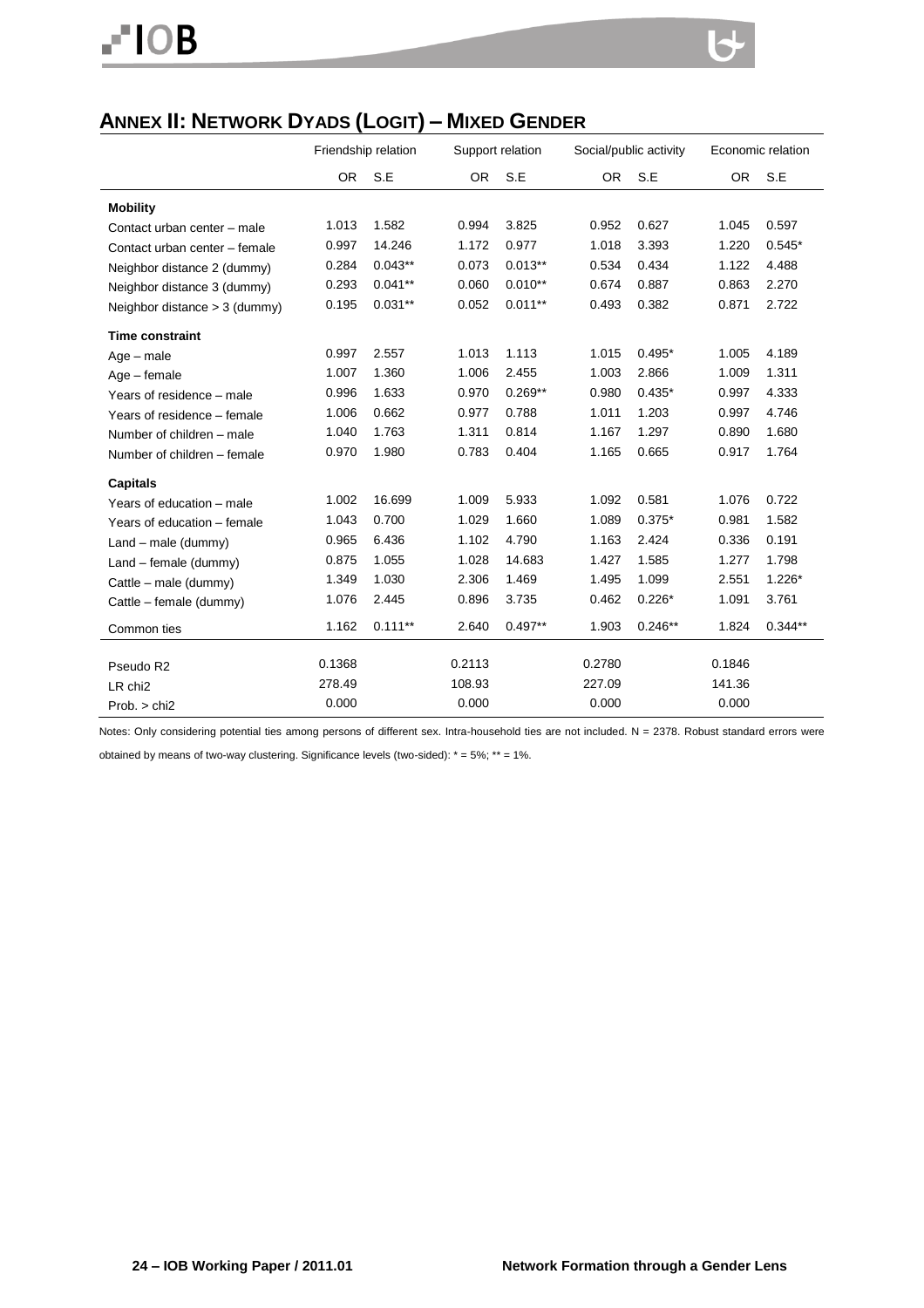<span id="page-24-0"></span>

Notes: Nodes belonging to the same household are grouped; grey = male node, black = female node.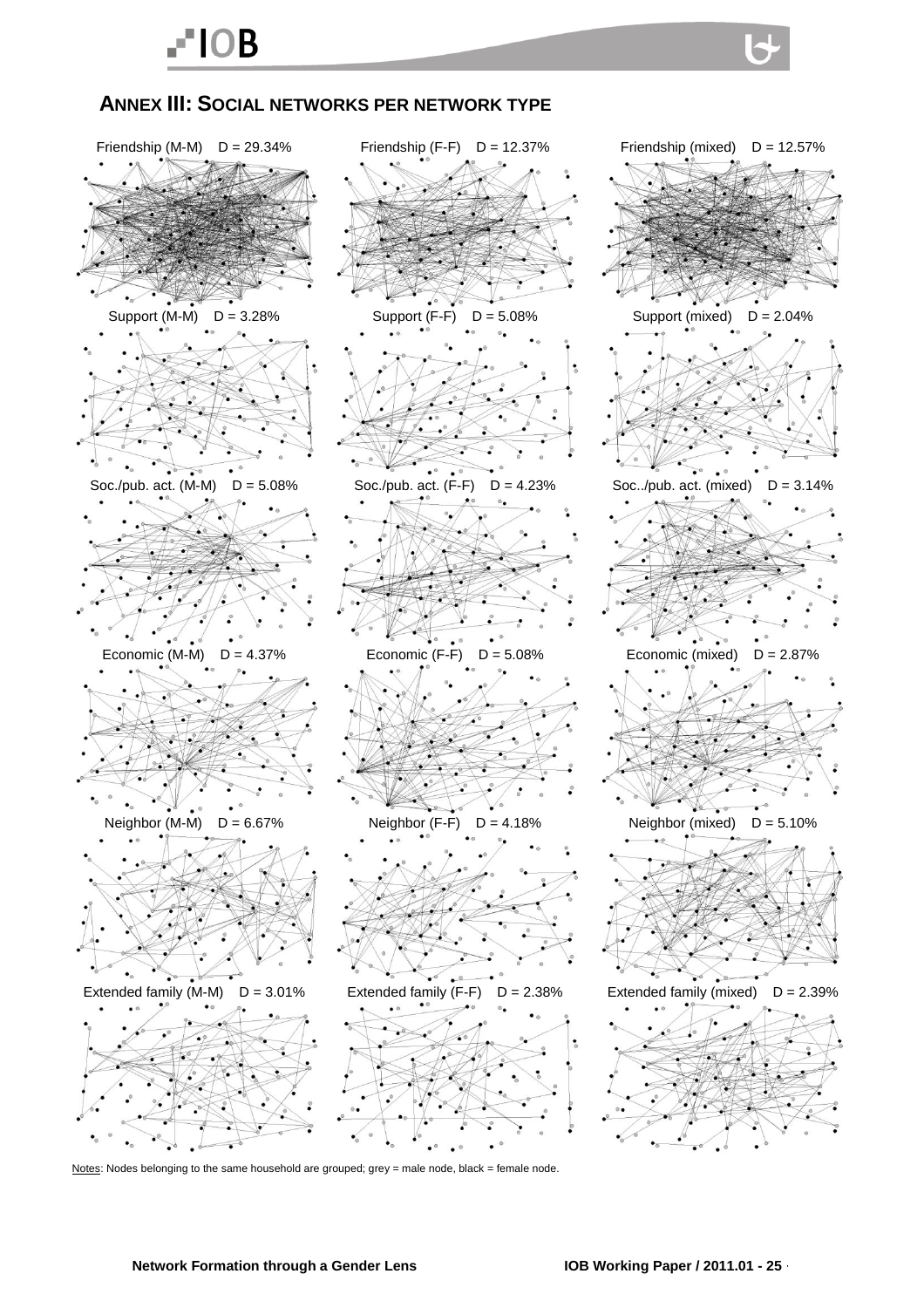